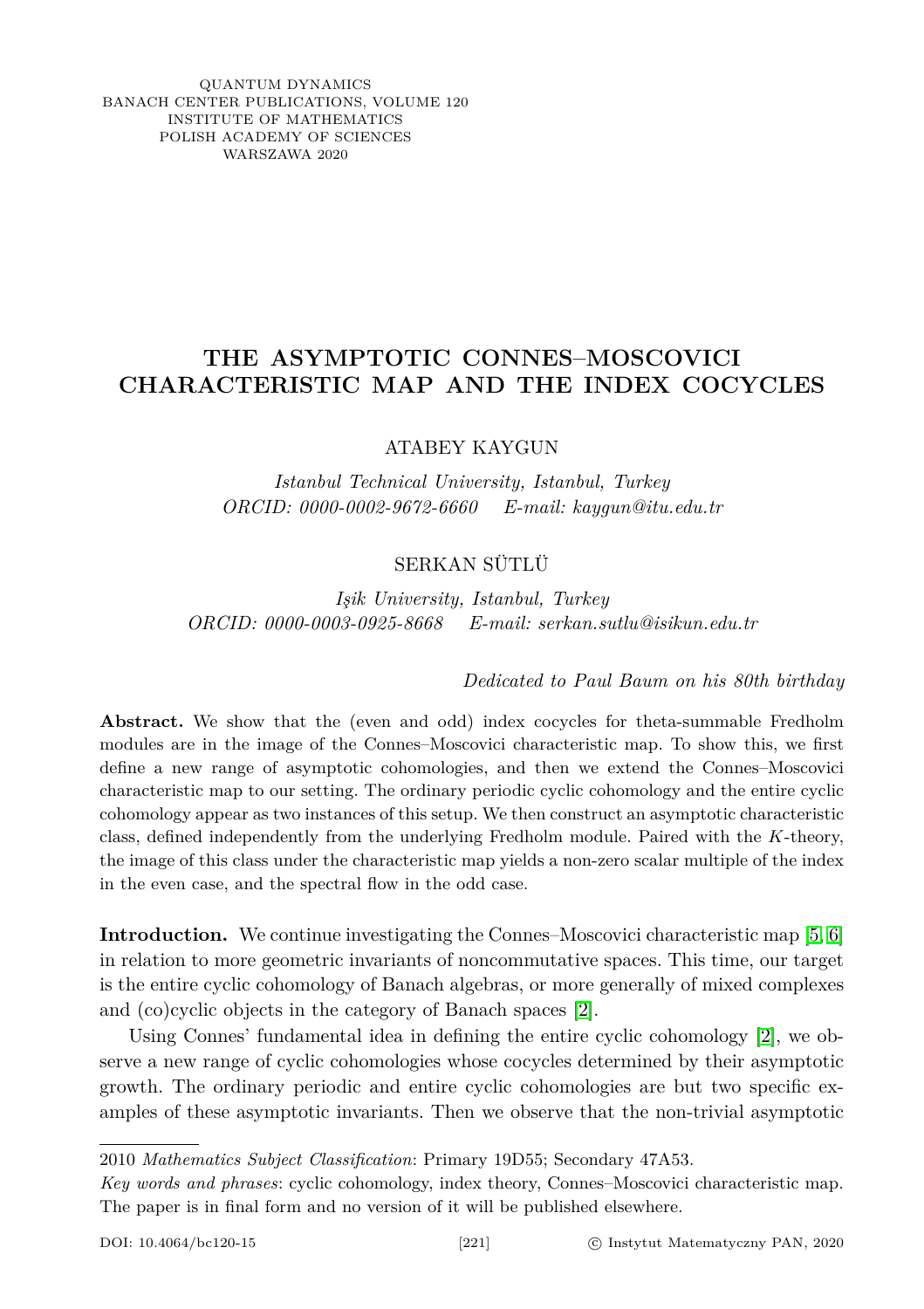invariants of noncommutative spaces different from the ordinary periodic cyclic cohomology are beyond the reach of cohomological *δ*-functors [\[22,](#page-23-0) Section 2.1], or more appropriately, cohomological functors defined on the triangulated category of mixed complexes. We refer reader to Proposition [3.3](#page-9-0) for the exact statement. This fact has two important consequences. Firstly, asymptotic cohomologies are finer invariants. Secondly, these asymptotic invariants are different from Higson's E-theory [\[11\]](#page-22-3) or Puschnigg's asymptotic cohomology [\[19\]](#page-23-1), since both of these invariants come from specific cohomological bifunctors on two different derived categories of Banach spaces using the Connes–Higson asymptotic morphisms [\[4\]](#page-22-4). Curiously, we also observe that if one were to construct similar asymptotic invariants on Tsygan's cyclic bicomplex, one would obtain drastically different results. We refer the reader to Proposition [3.6](#page-10-0) for the details.

Entire cyclic cohomology is crucially useful for the Chern character of the thetasummable Fredholm modules [\[12,](#page-22-5) [10,](#page-22-6) [2\]](#page-22-2). Our main results in this paper are Theorem [6.7](#page-20-0) and Theorem [6.11,](#page-21-0) where we show that the even and the odd index cocycles of thetasummable Fredholm modules are in the image of an asymptotic analogue of the Connes– Moscovici characteristic map. More explicitly, in Proposition [5.2](#page-14-0) we show that there is an asymptotic class, defined independently from the underlying Fredholm module, whose image under a Connes–Moscovici type characteristic homomorphism pairs with  $K_0$  (resp.  $K_1$ ) and yields a non-zero scalar multiple of the index (resp. the spectral flow).

**The plan of the article.** In Section [1](#page-2-0) we set the notation and list the basic objects and tools we are going to need in the sequel. In Section [2](#page-4-0) we define a range of asymptotic cohomologies, an example of which is the entire cyclic cohomology. In Section [3](#page-7-0) we investigate what happens if asymptotic cohomology were to come from a cohomological functor in two cases: first for asymptotic cohomology of mixed complexes, and then for asymptotic cohomology of cyclic bicomplexes. We observe that the results diverge dramatically. The proper context for Connes–Moscovici characteristic map is an appropriate version of the cup product in cohomology. So, we develop such a cup product for asymptotic cohomologies in Section [4.](#page-11-0) In Section [5](#page-13-0) we construct an asymptotic complex out of the geometric *n*-simplices, for  $n \geq 0$ , and show that this complex contains a non-trivial cocycle. Finally, in Section [6](#page-15-0) we construct an asymptotic analogue of the Connes–Moscovici characteristic homomorphism explicitly for both the even and the odd theta-summable Fredholm modules. We then apply our machinery to the asymptotic class of Section [5](#page-13-0) to obtain the index in the even case, and the spectral flow in the odd case.

**Notation and conventions.** Throughout the article, we work with complete normed vector spaces over the field of complex numbers  $\mathbb{C}$ , and the completed tensor product  $\hat{\otimes}$  over C. Since we crucially use norm estimates and their growth, the results of this paper do not immediately generalize to Fréchet spaces, or to more general topological spaces. All (co)cyclic modules are *normalized* in the sense that the operator norms of the (co)face and (co)degeneracy operators grow at most linearly with respect to their simplicial degree, i.e. they are of asymptotic order  $\mathcal{O}(n)$  where *n* indicates the simplicial degree. The mixed complex of a (co)cyclic module  $\mathcal{C}^{\bullet}$  is referred as the  $(b, B)$ -complex of  $C^{\bullet}$  while Tsygan's bicomplex is simply referred as the cyclic bicomplex of  $C^{\bullet}$ .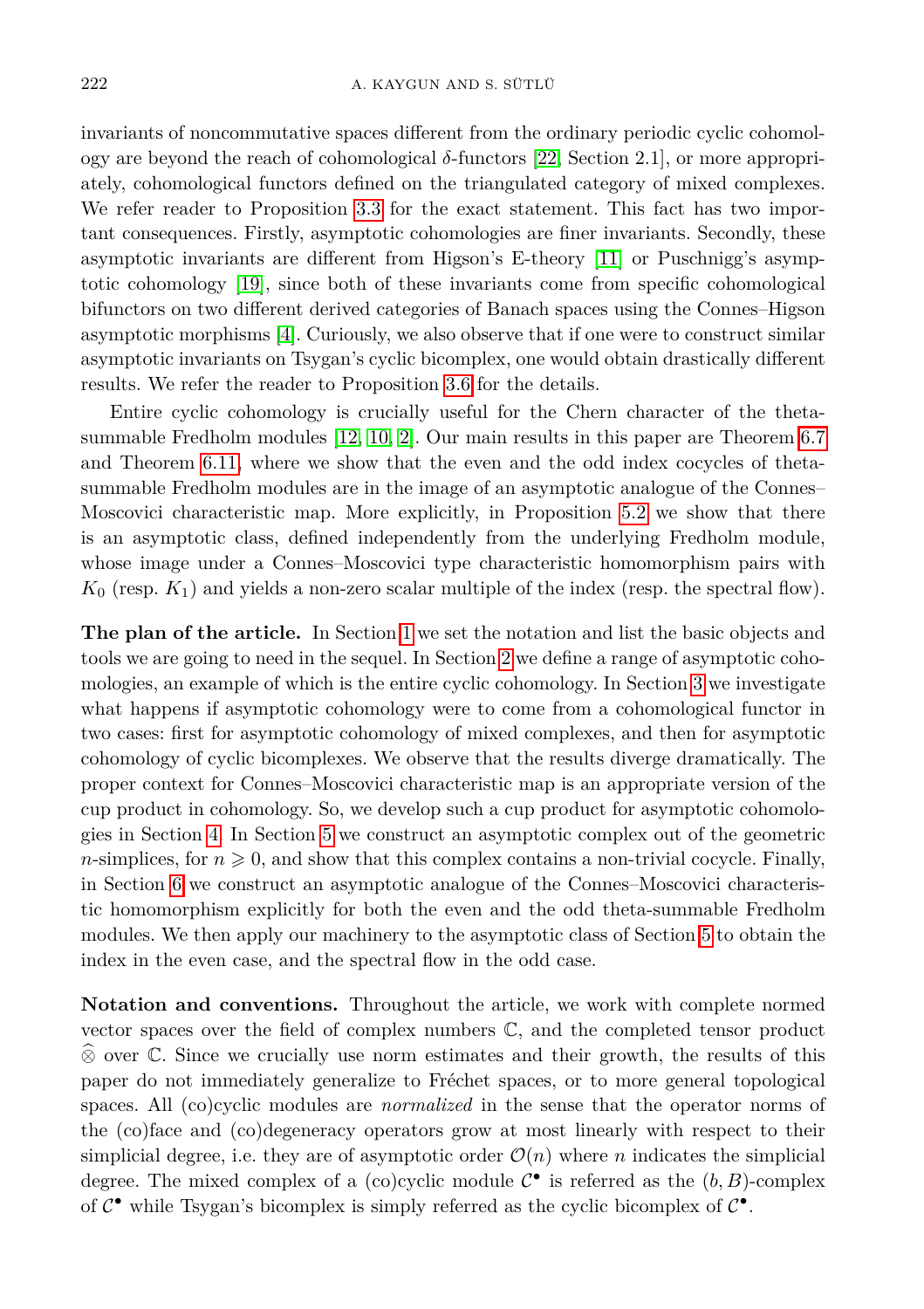**Acknowledgments.** We would like to thank *Kartal Cafe in Beşiktaş, İstanbul* for the lively and friendly atmosphere they provided during the planning stages of this article.

#### <span id="page-2-0"></span>**1. Preliminaries**

**1.1. The monoidal category of normed (complete) vector spaces.** Consider the category of (small) normed vector spaces  $\mathbf{Vect}_{\mathbb{C}}^n$  over  $\mathbb{C}$ . Each object  $(V, \|\cdot\|)$  consists of a (small) vector space V endowed with a norm  $\|\cdot\|$ . The underlying metric spaces are not expected to be complete.

There is a full and faithful subcategory  $\textbf{Ban}_{\mathbb{C}}$  of  $\textbf{Vect}_{\mathbb{C}}^n$  that consists of *complete* normed vector spaces.

The usual algebraic tensor product  $\otimes$  over  $\mathbb C$  gives a monoidal product on  $\mathbf{Vect}_{\mathbb C}^n$ . For a given pair  $(V, \|\cdot\|_V)$  and  $(W, \|\cdot\|_W)$  of normed vector spaces, we endow  $V \otimes W$  with the norm

$$
||u|| = \inf \Biggl\{ \sum_{i} ||v_i||_V ||w_i||_W \mid u = \sum_{i} v_i \otimes w_i \Biggr\}.
$$

Notice that C, with its standard complex norm, is the unit object in this category.

We note also that since the product of two normed vector spaces has a norm, but is not required to be complete, the subcategory  $\text{Ban}_{\mathbb{C}}$  is not a monoidal subcategory. However, one can complete such a product *V* ⊗ *W* to obtain a complete normed vector space denoted by  $V \otimes W$ . This construction defines a monoidal product on **Ban**<sub>C</sub> which is different than that of  $\mathbf{Vect}_{\mathbb{C}}^n$ . For details, see for instance [\[21,](#page-23-2) Chapter 2].

In this paper we are going to work with the monoidal category ( $\textbf{Ban}_{\mathbb{C}}$ ,  $\hat{\otimes}$ ). We can define algebras, coalgebras, bialgebras and Hopf algebras in the strict monoidal category ( $\mathbf{Ban}_{\mathbb{C}}$ ,  $\widehat{\otimes}$ ). All such objects are assumed to be norm complete and the structure maps (multiplications, comultiplications, units, counits and antipodes) are all bounded (continuous).

**1.2. Simplicial and (para)(co)cyclic objects.** Let  $\Delta$ ,  $\Delta C$  and  $\Delta \mathbb{Z}$  respectively be the simplicial, the cyclic and the paracyclic categories [\[3,](#page-22-7) [18\]](#page-23-3). A simplicial object  $S_{\bullet}$  is a functor of the form  $S_{\bullet} : \Delta^{\text{op}} \to \text{Ban}_{\mathbb{C}}$ , and a cyclic object  $\mathcal{C}_{\bullet}$  in  $\text{Ban}_{\mathbb{C}}$  is a similar functor of the form  $C_{\bullet}$ :  $\Delta C^{\text{op}} \to \text{Ban}_{\mathbb{C}}$ . Paracyclic objects are defined similarly to be the functors of the form  $\Delta \mathbb{Z}^{\text{op}} \to \text{Ban}_{\mathbb{C}}$ . The "co" versions are obtained by replacing  $\Delta^{op}$ ,  $\Delta C^{op}$  and  $\Delta \mathbb{Z}^{op}$  with their categorical duals  $\Delta$ ,  $\Delta C$  and  $\Delta \mathbb{Z}$ , respectively. As such, again, all structure maps are bounded.

**1.3. Mixed complexes.** A N-graded vector space *X*<sup>∗</sup> is called *a mixed complex* if it is equipped with two different differentials  $b_n: X_n \to X_{n+1}$  and  $B_n: X_n \to X_{n-1}$  such that for every  $n \in \mathbb{N}$ ,

$$
b_{n+1}b_n = 0
$$
,  $B_{n-1}B_n = 0$ , and  $b_{n-1}B_n + B_{n+1}b_n = 0$ .

Given two mixed complexes  $(X_*, b_*, B_*)$  and  $(X'_*, b'_*, B'_*)$ , a morphism of mixed complexes  $f_*: X_* \to X'_*$  is a graded morphism  $f_*$  of complexes that yields morphisms of differential graded modules of the form  $f_*: (X_*, b_*) \to (X'_*, b'_*)$  and  $f_*: (X_*, B_*) \to (X'_*, B'_*)$ . The (small) category of mixed complexes is denoted by  $Mix_{\mathbb{C}}$ . The category  $Mix_{\mathbb{C}}$  is a C-linear abelian exact category [\[20\]](#page-23-4).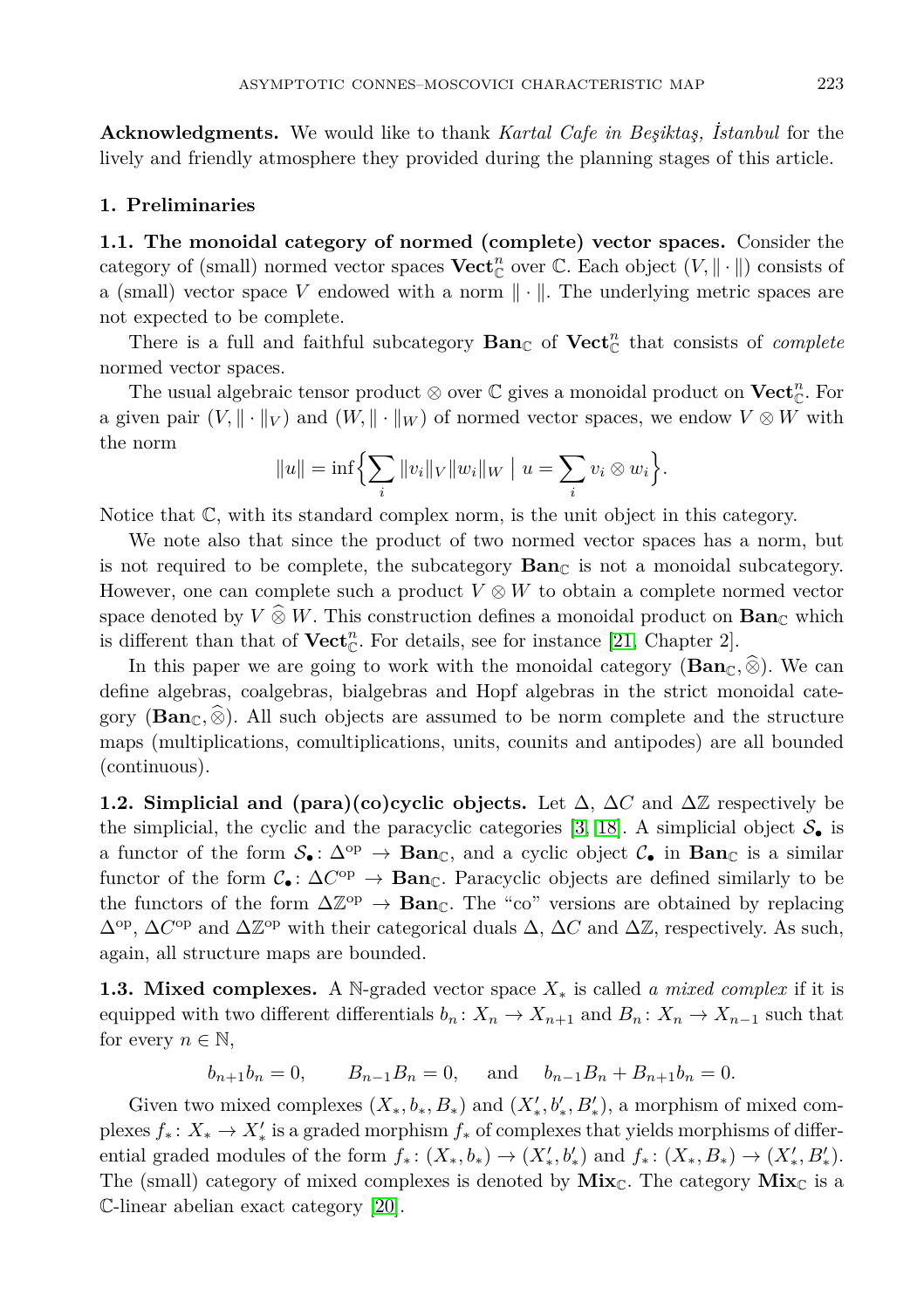**1.4. Mixed complex of a cocyclic module.** Let  $C^{\bullet}$  be a cocyclic object in  $Vect_{\mathbb{C}},$ with the cocyclic structure given by

$$
d_i: \mathcal{C}^n \longrightarrow \mathcal{C}^{n+1}, \qquad 0 \le i \le n+1,
$$
  
\n
$$
s_j: \mathcal{C}^n \longrightarrow \mathcal{C}^{n-1}, \qquad 0 \le j \le n-1,
$$
  
\n
$$
t_n: \mathcal{C}^n \longrightarrow \mathcal{C}^n.
$$
\n(1.1)

Then,  $(C^{\bullet}, b_*, B_*)$  with two differentials

$$
b_n := \sum_{i=0}^{n+1} (-1)^i d_i^n
$$
 and  $B_n := N_{n-1} s_{n-1}^n t_n (\text{Id} - (-1)^n t_n),$ 

where

<span id="page-3-0"></span>
$$
N_{n-1} := \sum_{i=0}^{n-1} (-1)^{i(n-1)} t_{n-1}^i
$$

is a mixed complex.

The following proposition is well-known. We refer the reader to [\[13\]](#page-22-8) for a proof.

PROPOSITION 1.1. *Given a cocyclic module*  $C^{\bullet}$ , *let*  $\mathcal{M}(C^{\bullet}) := (C^*, b_*, B_*)$ . Then the *assignment*  $\mathcal{C}^{\bullet}$  →  $\mathcal{M}(\mathcal{C}^{\bullet})$  *defines an exact functor from*  $\Delta C$ *-***Mod***, the category of cocyclic modules, to* **Mix**<sub>C</sub>*, the category of mixed complexes.* 

<span id="page-3-2"></span>**1.5. Periodic cyclic cohomology of cocyclic objects.** Let  $C^{\bullet}$  be a cocyclic object in  $\text{Vect}_{\mathbb{C}}$ , whose cocyclic structure is given as in [\(1.1\)](#page-3-0). The periodic cyclic cohomology of  $C^{\bullet}$  is the direct sum total homology of the cyclic bicomplex, i.e. the upper half plane bicomplex  $CC^{p,q} := C^q$  with  $p, q \in \mathbb{Z}, q \geqslant 0$ ,

<span id="page-3-3"></span>
$$
\begin{array}{ccc}\n\vdots & \vdots & \vdots & \vdots \\
b & b' & b' & b' \\
\hline\n\vdots & \vdots & \vdots & \vdots \\
\hline\n\vdots & \vdots & \vdots & \vdots \\
N & C^2 & \frac{1-t}{2} & C^2 & N & b' \\
\hline\n\vdots & \vdots & \vdots & \vdots \\
b & b' & b' & b' & b' \\
\hline\n\vdots & \vdots & \vdots & \vdots \\
\hline\n\vdots & \vdots & \vdots & \vdots \\
N & C^1 & \frac{1-t}{2} & C^1 & N & C^1 \\
\hline\n\vdots & \vdots & \vdots & \vdots \\
\hline\n\vdots & \vdots & \vdots & \vdots \\
N & C^0 & \frac{1-t}{2} & C^0 & N & C^0 & \frac{1-t}{2} & C^0 & N \end{array} \tag{1.2}
$$

where

$$
b := \sum_{i=0}^{n+1} (-1)^i d_i^n, \qquad b' := \sum_{i=0}^n (-1)^i d_i^n, \qquad N_n := \sum_{i=0}^n (-1)^{ni} t_n^i,
$$

In other words,

<span id="page-3-1"></span>
$$
HP^*(\mathcal{C}^\bullet):=H_*(\operatorname{Tot}_\oplus\mathcal{CC}^{\bullet,\bullet})
$$

is given by the periodic differential graded complex

$$
\operatorname{Tot}_{\oplus}^i \mathcal{CC}^{\bullet,\bullet} := \bigoplus_{n \geqslant 0} \mathcal{C}^n \quad \text{with} \quad \partial_i \colon \operatorname{Tot}_{\oplus}^i \mathcal{CC}^{\bullet,\bullet} \to \operatorname{Tot}_{\oplus}^{1-i} \mathcal{CC}^{\bullet,\bullet} \tag{1.3}
$$

for  $i \in \{0, 1\}$ , which are called the even and the odd cochain groups respectively.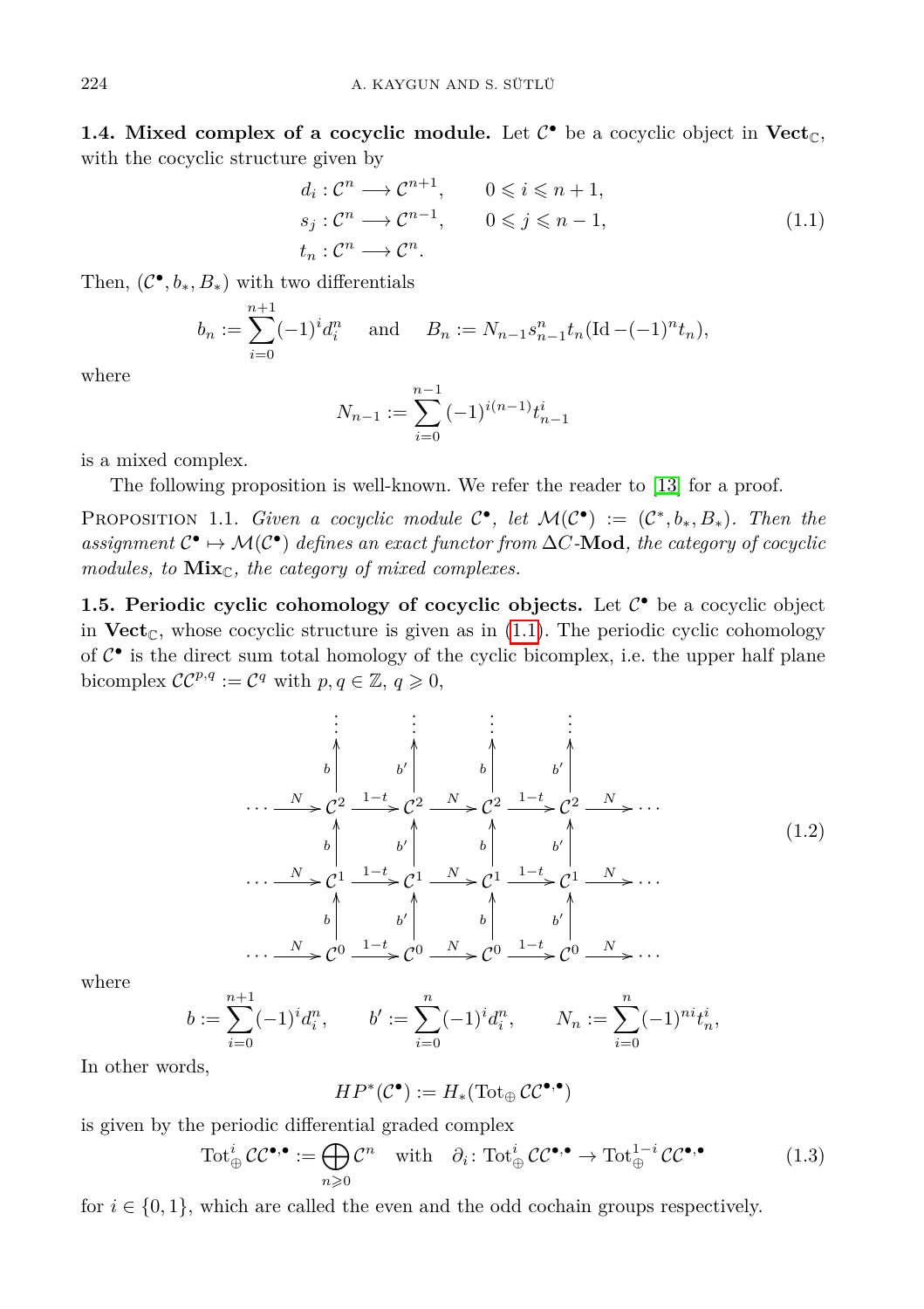Allowing the direct products in [\(1.3\)](#page-3-1) rather than the direct sums, one defines the spaces

$$
\operatorname{Tot}_{\infty}^{i} \mathcal{CC}^{\bullet, \bullet} := \prod_{n \geq 0} \mathcal{C}^n, \qquad i \in \{0, 1\},\tag{1.4}
$$

of even and odd cochains with infinite support, and hence the direct product total

$$
\cdots \longrightarrow \text{Tot}_{\infty}^0 \text{CC}^{\bullet,\bullet} \xrightarrow{\partial_0} \text{Tot}_{\infty}^1 \text{CC}^{\bullet,\bullet} \xrightarrow{\partial_1} \text{Tot}_{\infty}^0 \text{CC}^{\bullet,\bullet} \xrightarrow{\partial_0} \text{Tot}_{\infty}^1 \text{CC}^{\bullet,\bullet} \xrightarrow{\partial_1} \cdots
$$

The homology of the latter is called the periodic cyclic cohomology with infinite support

$$
HP^*_\infty(\mathcal{C}^\bullet):=H_*(\mathrm{Tot}_\infty\,\mathcal{CC}^{\bullet,\bullet}).
$$

We note from [\[2,](#page-22-2) [14\]](#page-22-9) that this homology is trivial for every cocyclic module  $\mathcal{C}^{\bullet}$ .

<span id="page-4-1"></span>**1.6. Periodic cyclic cohomology of mixed complexes.** Let  $(\mathcal{C}^*, b_*, B_*)$  be a mixed complex. We can construct a bicomplex  $CC^{p,q} := C^{q+p}$  with  $p, q \in \mathbb{Z}$  such that  $q \geq -p$ , given by

$$
\begin{array}{ccc}\n\vdots & \vdots & \vdots & \vdots \\
\downarrow & \downarrow & \downarrow & \downarrow \\
b & b & b & b & b \\
\cdots & \searrow & c^3 \xrightarrow{B} & c^2 \xrightarrow{B} & c^1 \xrightarrow{B} & c^0 \\
\downarrow & \downarrow & \downarrow & \downarrow & \downarrow \\
\cdots & \searrow & c^3 \xrightarrow{B} & c^2 \xrightarrow{b} & c^1 \xrightarrow{B} & c^0 \\
\cdots & \searrow & c^2 \xrightarrow{b} & c^1 \xrightarrow{B} & c^0 \\
\downarrow & \downarrow & \downarrow & \downarrow & \downarrow \\
\cdots & \searrow & c^1 \xrightarrow{B} & c^0 & \\
\cdots & \searrow & c^0 & \\
\cdots & \searrow & c^0 & \\
\end{array}
$$
\n(1.5)

Similar to the bicomplexes defined in Subsection [1.5](#page-3-2) we again have

$$
\operatorname{Tot}_{\oplus}^i \mathcal{CC}^{\bullet,\bullet} := \bigoplus_{n \geqslant 0} \mathcal{C}^n \quad \text{ and } \quad \operatorname{Tot}_{\infty}^i \mathcal{CC}^{\bullet,\bullet} := \prod_{n \geqslant 0} \mathcal{C}^n, \qquad i \in \{0,1\},
$$

together with the differentials  $\partial^i = b + B$  with  $i = 0, 1$ . These complexes give us  $HP^*(\mathcal{C}^*)$ and  $HP^*_{\infty}(\mathcal{C}^*)$ , respectively.

In case  $\mathcal{C}^{\bullet}$  is a cocyclic object such that the corresponding bar complex  $(\mathcal{C}^*, b')$  is acyclic, then the double complex given in [\(1.2\)](#page-3-3) and the double complex given in [\(1.5\)](#page-4-1) are quasi-isomorphic in both direct sum and direct product versions. See [\[14\]](#page-22-9) for details.

<span id="page-4-0"></span>**2. Asymptotic hierarchy and cohomology.** As is observed in [\[2,](#page-22-2) [12,](#page-22-5) [14,](#page-22-9) [16\]](#page-23-5), the cohomology of the subcomplex of cochains of infinite support satisfying certain growth conditions might be nontrivial. In the following section, we are going to consider the subcomplexes of cochains with specific growth conditions.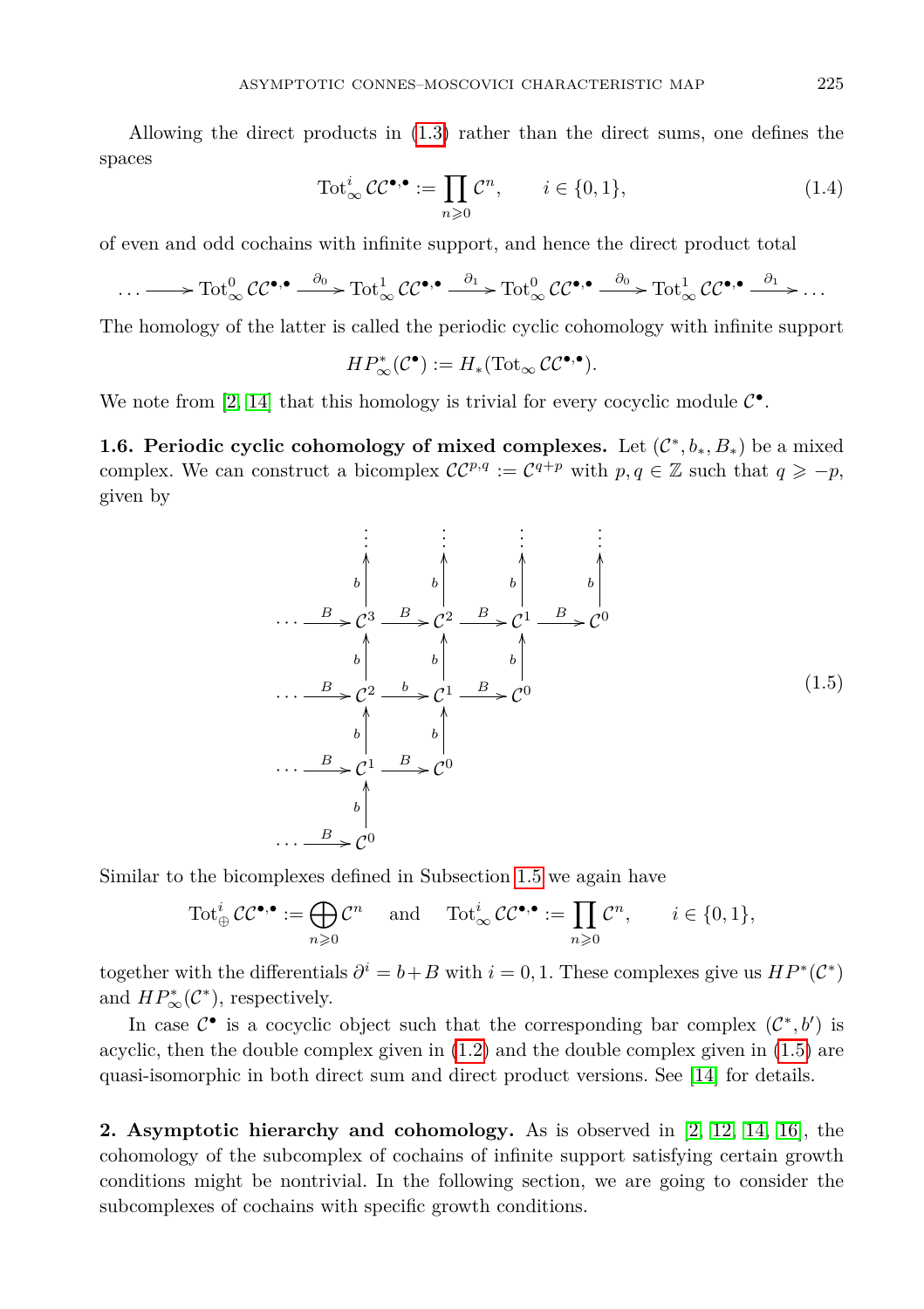**2.1.** Asymptotic hierarchy of sequences. Given two sequences  $(x_n)_{n\geqslant0}$  and  $(y_n)_{n\geqslant0}$ of real numbers in  $(0, \infty)$ , we define

$$
\mathcal{E}(y_n) := \left\{ (x_n)_{n \geqslant 0} \, | \, (x_n)_{n \geqslant 0} \prec (y_n)_{n \geqslant 0} \right\},\
$$

where we write  $(x_n)_{n\geq 0} \prec (y_n)_{n\geq 0}$  if

<span id="page-5-0"></span>
$$
\limsup_{n \to \infty} \frac{r^n x_n}{y_n} = 0,\tag{2.1}
$$

for every  $r \in (0, \infty)$ .

We leave the proof of the following simple lemmas to the reader.

LEMMA 2.1. Let  $(x_n)_{n\geqslant0}$  and  $(y_n)_{n\geqslant0}$  be two sequences in  $(0,\infty)$ . Then  $(x_n)_{n\geqslant0}$   $\prec$  $(y_n)_{n\geqslant 0}$  *if and only if* 

<span id="page-5-1"></span>
$$
\limsup_{n \to \infty} \sqrt[n]{\frac{x_n}{y_n}} = 0. \tag{2.2}
$$

LEMMA 2.2. Let  $(x_n)_{n\geqslant0}$  and  $(y_n)_{n\geqslant0}$  be two sequences in  $(0,\infty)$ . Then the radius of *convergence of the power series*  $\sum_{n\geqslant 0} \frac{x_n}{y_n} z^n$  *is infinite if and only if*  $(x_n) \prec (y_n)$ *.* 

REMARK 2.3. The asymptotic decay condition [\(2.1\)](#page-5-0) is quite strong. For example,  $\mathcal{E}(\lambda^n)$  $\mathcal{E}(1)$  and  $\mathcal{E}(n^a) = \mathcal{E}(1)$  for every  $a, \lambda \in [0, \infty)$ .

2.2. Asymptotic cohomology of cocyclic objects. Assume  $\mathcal{C}^{\bullet}$  is a cocyclic object in **Ban**<sub>C</sub>. We define a graded subspace of  $C^*_{\infty}(\mathcal{C}^{\bullet})$  by letting

$$
C^i_{\mathcal{E}(x_n)}(\mathcal{C}^{\bullet}) := \left\{ (\varphi_{2n+i})_{n \geq 0} \in C^i_{\infty}(\mathcal{C}^{\bullet}) \, | \, (\|\varphi_{2n+i}\|)_{n \geq 0} \in \mathcal{E}(x_n) \right\}, \qquad i = 0, 1. \tag{2.3}
$$

On the other extreme, setting  $C^i_{\oplus}(\mathcal{C}^{\bullet}) := \text{Tot}^i_{\oplus} \mathcal{CC}^{\bullet,\bullet} \subseteq \text{Tot}^i_{\infty} \mathcal{CC}^{\bullet,\bullet}$  the direct sum total computing the usual (algebraic) periodic cyclic cohomology of  $\mathcal{C}^{\bullet}$ , we get  $C_{\oplus}^{i}(\mathcal{C}^{\bullet}) \subseteq$  $C^i_{\mathcal{E}(x_n)}(\mathcal{C}^{\bullet})$  for any  $(x_n)_{n\geqslant0}$ , and  $i=0,1$ .

Now, given a sequence  $(x_n)_{n\geqslant0}$ , we wish  $C^i_{\mathcal{E}(x_n)}(\mathcal{C}^{\bullet})$  to be a subcomplex of  $C^*_{\infty}(\mathcal{C}^{\bullet})$ . Then we need to show that the graded space [\(2.3\)](#page-5-1) is closed under the differentials *b* and *B* which, in turn, requires an estimate for the operator norm of these operators.

We first note that since the cyclic operators  $t_n$  satisfy  $t_n^{n+1} = \text{Id}$ , it follows at once that  $||t_n||^n = 1$ , and hence  $||t_n|| = 1$ . Also, since the norm operator is defined as  $N_n =$  $\sum_{i=0}^{n}(-1)^{ni}t_{n}^{i}$ , we have  $||N_{n}|| \leq n+1$ . On the other hand, if  $C^{\bullet}$  were the standard cocyclic object associated to a unital Banach algebra, see for instance [\[2,](#page-22-2) [14\]](#page-22-9), the coface operators  $d_i: \mathcal{C}^n \to \mathcal{C}^{n+1}$  would be given by

$$
d_i\varphi_n(a_0,\ldots,a_{n+1})=\varphi_n(a_0,\ldots,a_ia_{i+1},\ldots,a_{n+1})
$$

and hence we would have  $||d_i\varphi_n|| = ||\varphi_n||$ , for any  $\varphi_n \in \mathcal{C}^n$ . Since  $b_n := \sum_{i=0}^{n+1} (-1)^i d_i$ and  $b'_n := \sum_{i=0}^n (-1)^i d_i$ , we would have obtained the estimates

$$
||b_n\varphi_n||\leqslant (n+2)||\varphi_n||\quad \text{ and }\quad ||b_n'\varphi_n||\leqslant (n+1)||\varphi_n||
$$

for any  $\varphi_n \in \mathcal{C}^n$  [\[14,](#page-22-9) Lemma 2.1.2]. However, we do not have these bounds on the norms of the coface operators for an arbitrary cocyclic module  $C^{\bullet}$ . Nevertheless, the coface maps  $d_i^n$ , the codegeneracy maps  $s_j^n$  and the cyclic maps  $t_n$  satisfy the relations

$$
d_i^n = t_{n+1}^i d_0^n t_n^{-i}
$$
, and  $s_j^n = t_n^{-i} s_0^n t_{n+1}^i$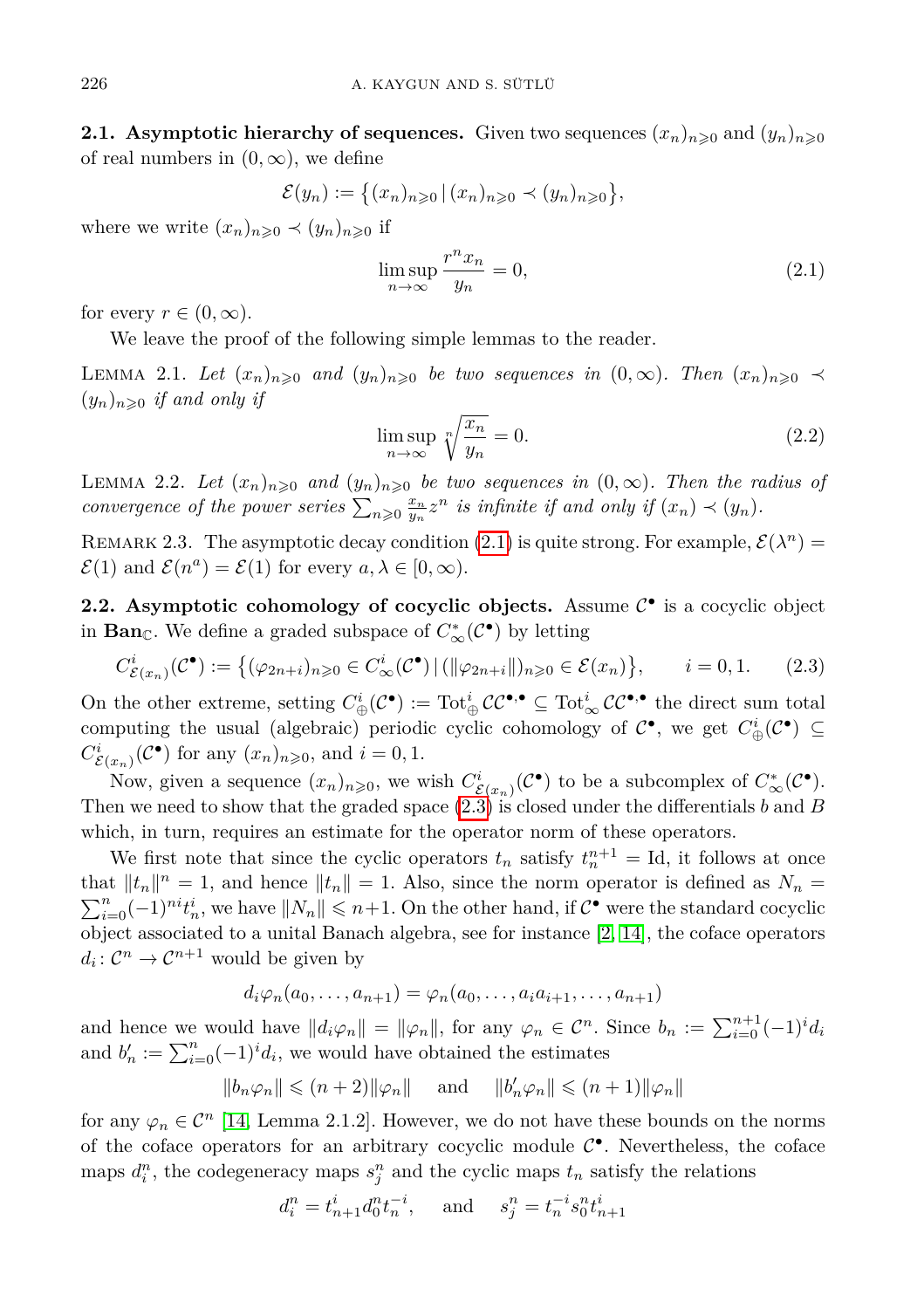since  $C^{\bullet}$  is a cocyclic object [\[18,](#page-23-3) [3\]](#page-22-7). As a result, we can control the norms of the coface and codegeneracy operators by controlling only the norm of the 0-th coface and 0-th codegeneracy operators on each grade. Accordingly, we give the following definition.

DEFINITION 2.4. A cocyclic object  $C^{\bullet}$  with coface maps  $d_i^n$  and codegeneracy maps  $s_j^n$ for  $0 \leq i \leq n$  and  $0 \leq j \leq n-1$ , is called *asymptotically normalized* if  $||d_0^n|| = 1 = ||s_0^n||$ for any  $n \geqslant 0$ .

Let  $(\mathcal{C}^{\bullet}, d_i^n, s_j^n, t_n)$  be a cocyclic object. Then  $(\mathcal{C}^{\bullet}, \frac{d_i^n}{\|d_0^n\|}, \frac{s_j^n}{\|s_0^n\|}, t_n)$  satisfies all cocyclic identities except

$$
\sigma_j^{n+1} \delta_i^n = \text{Id}, \qquad \text{for } i = j \text{ or } i = j+1.
$$

Instead, setting  $\delta_i^n := \frac{d_i^n}{\|d_0^n\|}$  and  $\sigma_j^n := \frac{s_j^n}{\|s_0^n\|}$ , we get  $\sigma_j^{n+1} \delta_i^n = \frac{1}{\|J^n\|}$  $\frac{1}{\|d_0^n\| \|s_0^n\|}$  Id, for  $i = j$  or  $i = j + 1$ .

However, the automorphism  $\psi_n: \mathcal{C}^n \longrightarrow \mathcal{C}^n$  defined as  $\psi_n := ||d_0^n|| \, ||s_0^n||$  Id commutes with all structure maps:

$$
\psi_{n+1} \circ \delta_i^n = \delta_i^n \circ \psi_n, \qquad \psi_{n-1} \circ \sigma_j^n = \sigma_j^n \circ \psi_n, \qquad \psi_{n-1} \circ t_n = t_n \circ \psi_n.
$$

Hence, the associated mixed complex

$$
\left(\mathcal{C}^{\bullet}, b := \sum_{i=0}^{n+1} (-1)^{i} d_{i}^{n}, B := N_{n-1} s_{n-1}^{n} t_{n} (\text{Id} - (-1)^{n} t_{n})\right)
$$

is isomorphic to the mixed complex

$$
\left(\mathcal{C}^{\bullet}, \widetilde{b} := \sum_{i=0}^{n+1} (-1)^i \delta_i^n, \widetilde{B} := N_{n-1} \sigma_{n-1}^n t_n (\mathrm{Id} - (-1)^n t_n)\right).
$$

As a result, from this point on we assume that all (co)cyclic modules are asymptotically normalized.

<span id="page-6-0"></span>PROPOSITION 2.5. *Given a cocyclic object*  $C^{\bullet}$  *in* **Ban**<sub>C</sub>*, and a sequence*  $(x_n)_{n\geqslant0}$  *in*  $(0,\infty)$ *, the graded space*  $C^*_{\mathcal{E}(x_n)}(\mathcal{C}^{\bullet})$  *is a differential graded subspace of the periodic cyclic complex with infinite support*  $C^*_{\infty}(\mathcal{C}^{\bullet})$ *.* 

*Proof.* Let  $\varphi = (\varphi_{2n+i})_{n \geqslant 0} \in C^i_{\mathcal{E}(x_n)}$  i.e.  $(\|\varphi_{2n+i}\|)_{n \geqslant 0} \in \mathcal{E}(x_n)$ . Then for any  $r \in (0, \infty)$ ,

$$
\limsup_{n \to \infty} \frac{\|b_{2n+i}\varphi_{2n+i}\|r^n}{x_n} \le \limsup_{n \to \infty} \frac{\|b_{2n+i}\| \|\varphi_{2n+i}\|r^n}{x_n} \le \limsup_{n \to \infty} \frac{(2n+1+i)\|\varphi_{2n+i}\|r^n}{x_n}
$$

$$
\le \limsup_{n \to \infty} \frac{2^n \|\varphi_{2n+i}\|r^n}{x_n} = \limsup_{n \to \infty} \frac{\|\varphi_{2n+i}\|(2r)^n}{x_n} = 0.
$$

In other words,  $b\varphi \in C^{1-i}_{\mathcal{E}(x_n)}$ . The proof works for the operator *B mutatis mutandis*.

We are going to use  $HP^*_{\mathcal{E}(x_n)}(\mathcal{C}^{\bullet})$  to denote the cohomology of this subcomplex.

**2.3. Asymptotic cohomology of mixed complexes.** There is an analogous asymptotic cohomology for mixed complexes. For a more detailed treatment on the subject, for the specific case of the entire cohomology, we refer the reader to [\[16\]](#page-23-5).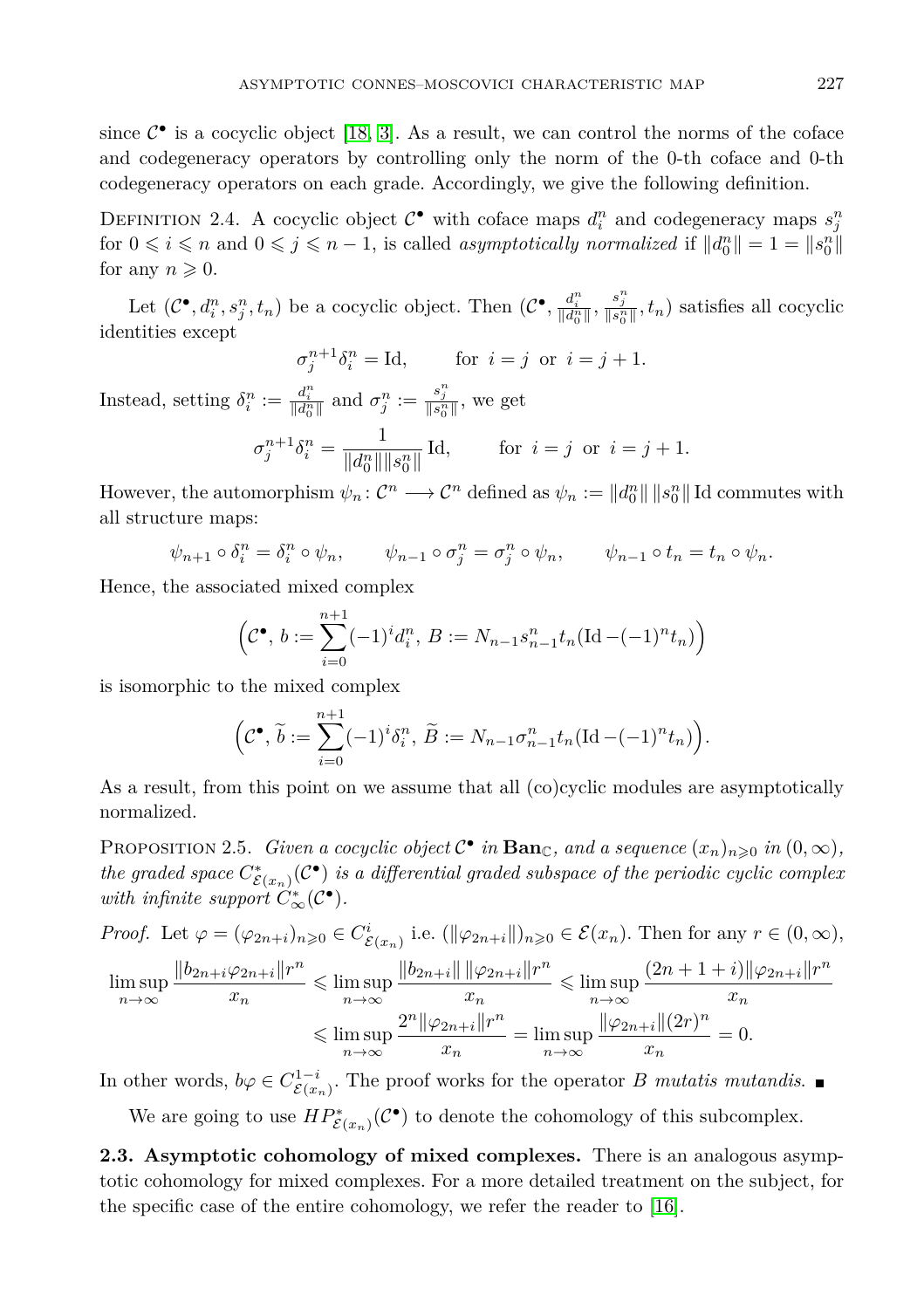Given a mixed complex  $(X_*, b_*, B_*)$  one has the differential complexes

$$
C^i_{\infty}(X_*) = \prod_{n=0}^{\infty} X_n \quad \text{and} \quad C^i(X_*) = \bigoplus_{n=0}^{\infty} X_n
$$

together with the differential  $b + B$ . Similar to the asymptotic differential complex  $C^*_{\mathcal{E}(x_n)}(\mathcal{C}^{\bullet})$  associated to a cocyclic module  $\mathcal{C}^{\bullet}$ , for any sequence of non-negative real numbers  $(x_n)_{n\geqslant 0}$  one can also define the differential subcomplex

$$
C^i_{\mathcal{E}(x_n)}(X_*) := \big\{ (\varphi_{2n+i})_{n \geqslant 0} \in C^i_{\infty}(X_*) \,|\, ||\varphi_{2n+i}|| \prec (x_n) \big\}.
$$

**2.4. Entire cyclic cohomology as asymptotic cohomology.** As is indicated in Proposition [2.5,](#page-6-0) now there is a whole gamut of asymptotic subcomplexes between  $C^*_{\oplus}(\mathcal{C}^{\bullet})$ and  $C^*_{\infty}(\mathcal{C}^{\bullet})$  for a given cocyclic object  $\mathcal{C}^{\bullet}$ .

We recall from [\[14\]](#page-22-9), see also [\[2\]](#page-22-2), that given a cocyclic object  $C^{\bullet}$  in **Ban**<sub>C</sub>, an even (resp. odd) infinite cochain  $(\varphi_{2n})_{n\geqslant0} \in C^0_\infty(\mathcal{C}^\bullet)$  (resp.  $(\varphi_{2n+1})_{n\geqslant0} \in C^1_\infty(\mathcal{C}^\bullet)$ ) is called entire if the radius of convergence of the power series

$$
\sum_{n\geqslant 0} \frac{(2n)! \|\varphi_{2n}\|}{n!} z^n \qquad \left(\text{resp. } \sum_{n\geqslant 0} \frac{(2n+1)! \|\varphi_{2n+1}\|}{n!} z^n\right)
$$

is infinite. Following the common notation of  $C^i_{\varepsilon}(\mathcal{C}^{\bullet}), i = 0, 1$ , for the space of (even, and odd) entire cochains, we have

$$
C^i_{\varepsilon}(\mathcal{C}^{\bullet}) = C^i_{\mathcal{E}(n!/(2n)!)}(\mathcal{C}^{\bullet}) \subset C^i_{\mathcal{E}(1)}(\mathcal{C}^{\bullet}).
$$

In particular, if  $C^{\bullet}$  is the standard cocyclic object associated to a unital Banach algebra *A*, then  $C^*_\varepsilon(\mathcal{C}^{\bullet})$  is precisely the Connes' entire subcomplex  $C^*_\varepsilon(A)$ , and  $HP^*_\varepsilon(\mathcal{C}^{\bullet})$ is nothing but the entire cyclic cohomology  $HP_{\varepsilon}(A)$  of the algebra A.

In case  $C^{\bullet}$  is the cocyclic object associated to a (Banach–)Hopf algebra  $H$ , together with a modular pair  $(\delta, \sigma)$  in involution, [\[5\]](#page-22-0), then we shall call  $C^*_{\varepsilon}(\mathcal{C}^{\bullet})$  the entire Hopfcyclic complex of *H*, and  $HP^*_{\varepsilon}(\mathcal{C}^{\bullet})$  the entire Hopf-cyclic cohomology of *H*. More generally, we will use the notation  $C^*_{\mathcal{E}(x_n)}(H,\delta,\sigma)$  to denote the asymptotic Hopf-cyclic complex associated with the sequence  $(x_n)_{n\geqslant0}$ , and  $HP^*_{\mathcal{E}(x_n)}(H,\delta,\sigma)$  for the cohomology of this complex.

#### <span id="page-7-0"></span>**3. Cohomological functors and asymptotic cohomology**

**3.1. Cohomological functors on the category of mixed complexes.** A Z-graded functor of the form  $F_*$ :  $\mathbf{Mix}_{\mathbb{C}} \to \mathbf{Vect}_{\mathbb{C}}$  is called a *cohomological*  $\delta$ -functor [\[22\]](#page-23-0) if every short exact sequence of mixed complexes

$$
0 \to (X_*,b_*,B_*) \to (X'_*,b'_*,B'_*) \to (X''_*,b''_*,B''_*) \to 0
$$

is sent to a long exact sequence of C-modules

$$
\cdots \to F_n(X_*, b_*, B_*) \to F_n(X'_*, b'_*, B'_*) \to F_n(X''_*, b''_*, B''_*) \to F_{n+1}(X_*, b_*, B_*) \to \cdots
$$

Given a cohomological  $\delta$ -functor  $F_*$ :  $\mathbf{Mix}_{\mathbb{C}} \to \mathbf{Vect}_{\mathbb{C}}$ , a mixed complex  $(X_*, b_*, B_*)$ is called *F*-acyclic if  $F_n(X_*, b_*, B_*) = 0$  for every  $n \in \mathbb{Z}$ . Similarly, we are going to call a morphism of mixed complexes  $f_*: (X_*, b_*, B_*) \to (X'_*, b'_*, B'_*)$  a *F*-equivalence if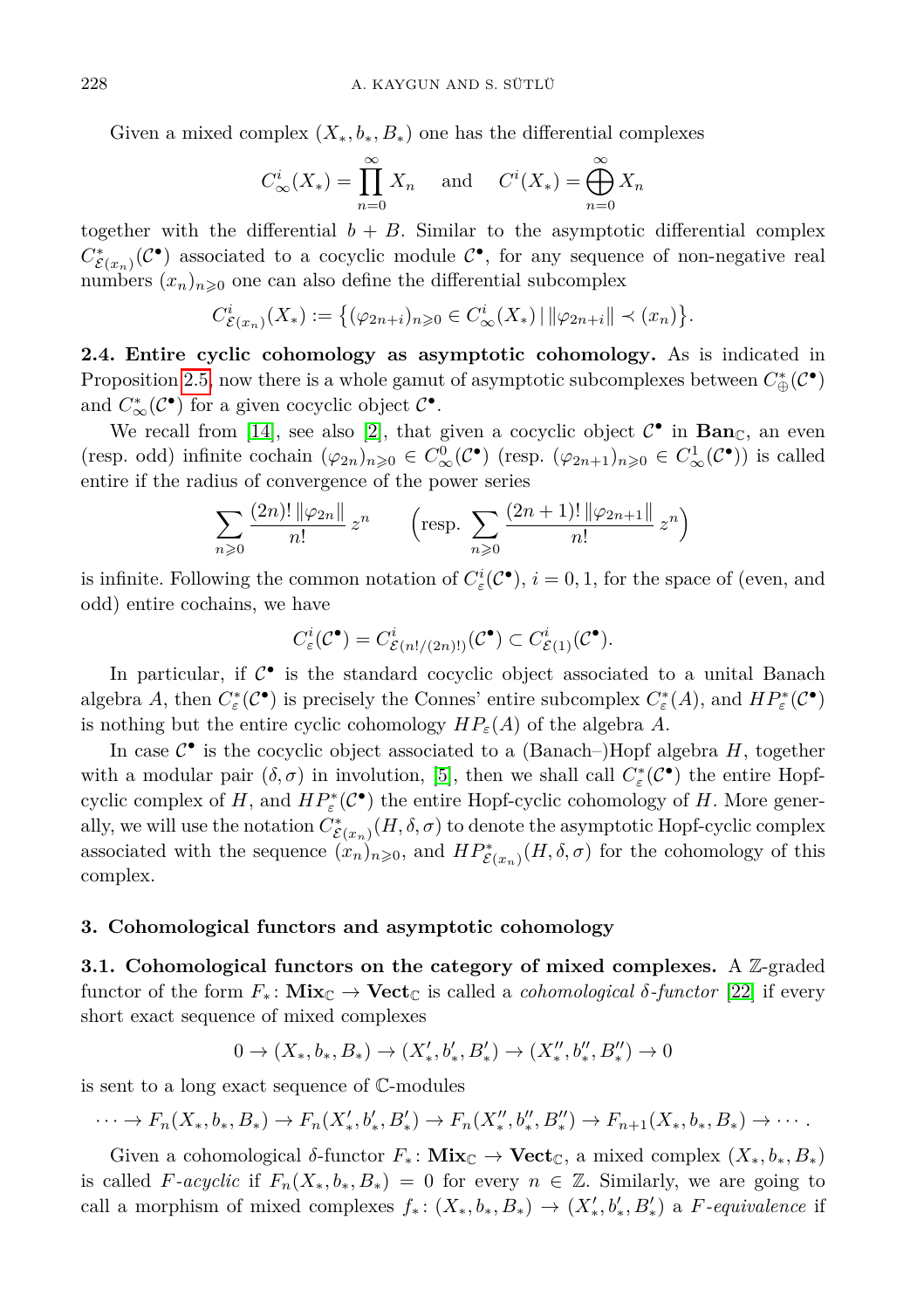the induced morphisms of  $\mathbb{C}$ -modules  $F_n(f_*)\colon F_n(X_*, b_*, B_*) \to F_n(X'_*, b'_*, B'_*)$  are all isomorphisms.

<span id="page-8-0"></span>PROPOSITION 3.1. Let  $(X_*, b_*, B_*)$  be a mixed complex such that  $(X_*, b_*)$  is acyclic. Then  $(X_*, b_*, B_*)$  *is F*-acyclic for any cohomological  $\delta$ -functor  $F_* : \textbf{Mix}_{\mathbb{C}} \to \textbf{Vect}_{\mathbb{C}}$ .

*Proof.* There is a short exact sequence of mixed complexes of the form

$$
0 \to (\ker(b_*), 0, B_*) \to (X_*, b_*, B_*) \xrightarrow{\pm b_*} (im(b_*), 0, B_*) \to 0.
$$

Then for a cohomological  $\delta$ -functor  $F_*$ :  $\mathbf{Mix}_{\mathbb{C}} \to \mathbf{Vect}_{\mathbb{C}}$  we get a long exact sequence of the form

$$
\cdots \to F_{n-1}(im(b_*), 0, B_*) \to F_n(\ker(b_*), 0, B_*) \to F_n(X_*, b_*, B_*) \to
$$
  

$$
\to F_n(im(b_*), 0, B_*) \to F_{n+1}(\ker(b_*), 0, B_*) \to \cdots.
$$

By acyclicity of  $(X_*, b_*)$ , the natural embedding  $im(b_*) \to \text{ker}(b_*)[+1]$  is bijective. Thus we get  $F_n(X_*, b_*, B_*) = 0$  for every  $n \in \mathbb{Z}$ .

PROPOSITION 3.2. Let  $f_*: (X_*, b_*, B_*) \to (X'_*, b'_*, B'_*)$  be a morphism of mixed complexes  $such that f_*: (X_*, b_*) \to (X'_*, b'_*)$  *is a quasi-isomorphism. Then*  $f_*$  *is an*  $F$ -equivalence *for every cohomological*  $\delta$ *-functor*  $F:$   $Mix_{\mathbb{C}} \to$   $Vect_{\mathbb{C}}$ *.* 

*Proof.* The abelian C-linear category of mixed complexes  $Mix_{\mathbb{C}}$  is isomorphic to the abelian C-linear category of differential graded modules over the quotient polynomial C-algebra  $\mathcal{B}$  := C[B]/(B<sup>2</sup>). Given a morphism  $f_*: X_* → X'_*$  of differential graded B-modules, the fact that *f*<sup>∗</sup> is a quasi-isomorphism in the *b*∗-direction is equivalent to the fact that  $f_*$  is an ordinary quasi-isomorphism of differential graded  $\beta$ -modules. Now, we form the mapping cone  $C(f_*)$  and consider

$$
0 \to (X_*, b_*) \to C(f_*) \to K(f_*) \to 0
$$

where  $K(f_*)$  is the cokernel of the embedding  $(X_*, b_*) \to C(f_*)$ . Since  $f_*$  is a quasiisomorphism,  $K(f_*)$  is acyclic. Then the result follows from Proposition [3.1.](#page-8-0)

**3.2. Bounded mixed complexes.** For a given index  $n \in \mathbb{Z}$  and a mixed complex  $(X_*, b_*, B_*)$ , the *good truncations*  $(X_{*\leq n}, b_*, B_*)$  and  $(X_{*\geq n}, b_*, B_*)$  of  $X_*$  are defined to be

$$
X_{m \leqslant n} = \begin{cases} X_m & \text{if } m \leqslant n \\ im(b_m) & \text{if } m = n+1 \\ 0 & \text{otherwise} \end{cases} \quad \text{and} \quad X_{m > n} = \begin{cases} 0 & \text{if } m \leqslant n \\ X_{m+1}/im(b_m) & \text{if } m = n+1 \\ X_m & \text{otherwise.} \end{cases}
$$

These mixed complexes fit into a short exact sequence of the form

$$
0 \to (X_{* \leq n}, b_{*}, B_{*}) \to (X_{*}, b_{*}, B_{*}) \to (X_{*>n}, b_{*}, B_{*}) \to 0. \tag{3.1}
$$

For the homology in the *b*<sup>∗</sup> direction, we get

$$
H_m(X_{*\leq n}, b_*) = \begin{cases} H_m(X_*, b_*) & \text{if } m \leq n, \\ 0 & \text{otherwise,} \end{cases}
$$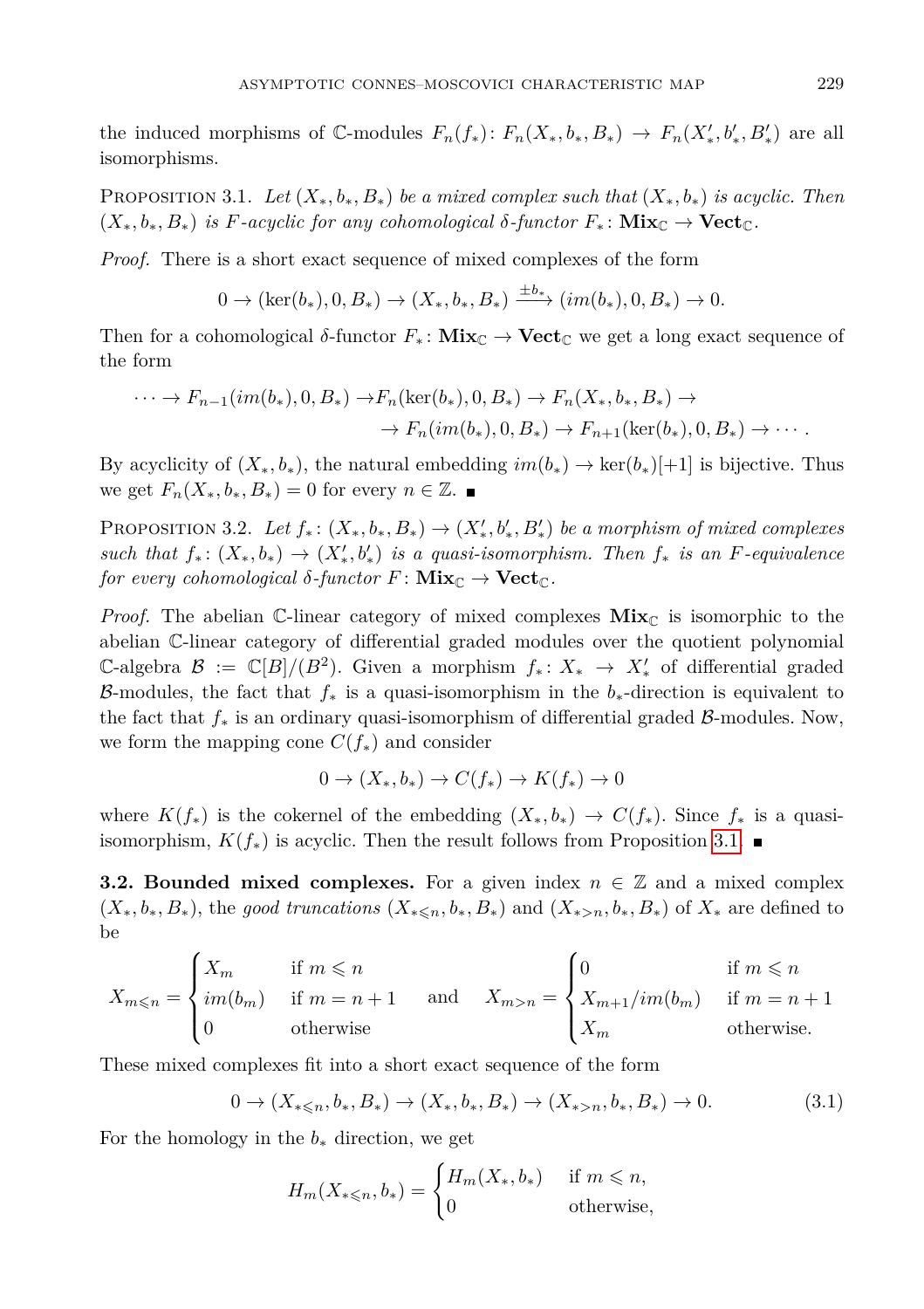and

$$
H_m(X_{*>n}, b_*) = \begin{cases} H_m(X_*, b_*) & \text{if } m > n \\ 0 & \text{otherwise.} \end{cases}
$$

A mixed complex (*X*∗*, b*∗*, B*∗) is called *bounded* if there is an index *N* such that the good truncation  $(X_{*>N}, b_*)$  is acyclic. Similarly, a (co)cyclic object  $\mathcal{C}^{\bullet}$  is called bounded if its associated mixed complex  $\mathcal{M}(\mathcal{C}^{\bullet})$  is bounded.

<span id="page-9-0"></span>PROPOSITION 3.3. If  $HP^*_{\mathcal{E}(x_n)}$  is a cohomological  $\delta$ -functor on the category of mixed *complexes, then*  $HP^*_{\mathcal{E}(x_n)}$  *must be the same as the algebraic periodic cohomology*  $HP^*$  *on the subcategory of bounded mixed complexes.*

*Proof.* Assume we have a bounded mixed complex  $(X_*, b_*, B_*)$ . Then for *n* large enough, the natural embedding of mixed complexes  $(X_{* \leq n}, b_*, B_*) \rightarrow (X_*, b_*, B_*)$  induces a homotopy equivalence of mixed complexes since  $(X_{* \leq n}, b_*) \to (X_*, b_*)$  is a quasi-isomorphism. On the other hand, in view of the assumption, replacing  $(X_*, b_*, B_*)$  with its good truncation  $(X_{* \leq n}, b_*, B_*)$  for a large enough *n*, we obtain a homotopical equivalence of the form

$$
C^*_{\mathcal{E}(x_n)}(X_{* \leq n}, b_*, B_*) \xrightarrow{\simeq} C^*_{\mathcal{E}(x_n)}(X_*, b_*, B_*).
$$

However, the bicomplex computing  $C^*_{\mathcal{E}(x_n)}(X_{*\leq n}, b_*, B_*)$  is confined within a bounded strip along the  $p = q$  line. This means  $C^*_{\mathcal{E}(x_n)}(X_{*\leq n}, b_*, B_*)$  is *equal* to the algebraic periodic complex  $C^*(X_{*\leq n}, b_*, B_*)$  for large enough *n*. On the other hand,  $C^*(X_{*\leq n}, b_*, B_*)$ is homotopy equivalent to  $C^*(X_*, b_*, B_*)$  since the algebraic periodic cyclic cohomology *HP*<sup>∗</sup> is a cohomological δ-functor on bounded mixed complexes. This follows from the fact that the ordinary cyclic cohomology *HC*<sup>∗</sup> of cocyclic modules is a cohomological *δ*-functor [\[13,](#page-22-8) Proposition 1.3], and that the periodic cyclic cohomology is the stabilization of  $HC^*$  under the periodicity operator *S*. Then for large enough *m*,  $HC^m(X_*)$  and *HP*<sup>*m* (mod 2)</sup>( $X_*$ ) are the same for bounded mixed complexes. The result follows. ■

**3.3. The cyclic bicomplex and the stability phenomenon.** Instead of using the (*b, B*)-complex of Connes, one can use the cyclic bicomplex in studying cyclic cohomology. In this subsection, we will follow this route.

Let  $C^{\bullet}$  be a asymptotically normalized cocyclic object in  $\text{Ban}_{\mathbb{C}}$ , and consider the cyclic bicomplex

$$
C^{p,q} = C^q, \t d_v^{p,q} = \begin{cases} b_q & \text{if } p \text{ is even,} \\ b'_q & \text{if } p \text{ is odd,} \end{cases} \t d_h^{p,q} = \begin{cases} (1 - t_q) & \text{if } p \text{ is even,} \\ N_q & \text{if } p \text{ is odd.} \end{cases}
$$

One can similarly define the product total complex

$$
\operatorname{Tot}^n_\Pi(\mathcal{C}^\bullet) = \prod_{m=0}^\infty C^m
$$

together with the differential  $d_n$ : Tot $_{\Pi}^n \to$  Tot $_{\Pi}^{n+1}$  coming from  $d_v^{*,*}$  and  $d_h^{*,*}$ . We now define asymptotic subcomplexes by imposing a growth condition:

$$
\mathrm{Tot}^n_{\mathcal{E}(x_n)}(\mathcal{C}^{\bullet}) = \left\{ (\varphi_n)_{n \geqslant 0} \in \prod_{m=0}^{\infty} C^m \mid (\|\varphi_n\|)_{n \geqslant 0} \in \mathcal{E}(x_n) \right\}.
$$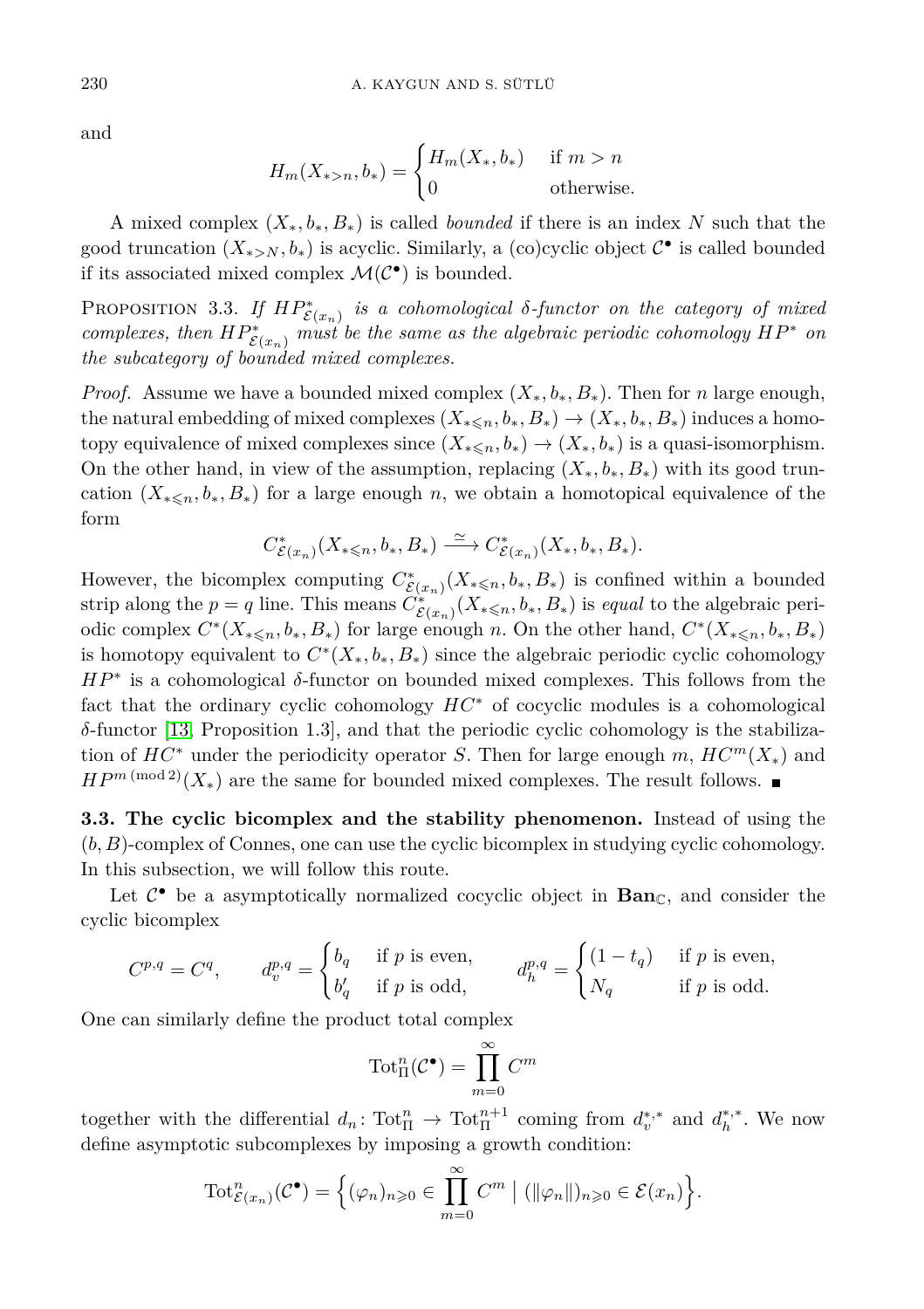The cohomology of this new complex yields a different asymptotic cohomology theory for cocyclic objects. We shall reserve the notation  $HS_{\mathcal{E}(x_n)}^*$  to this new cohomology theory.

Let us consider the following definition.

DEFINITION 3.4. A morphism of cocyclic modules  $f^{\bullet} : C^{\bullet} \to \mathcal{D}^{\bullet}$  is called *a stable isomorphism* if there is an index  $N \geq 0$  such that the induced morphism  $H^n(f^{\bullet})$ :  $H^n(\mathcal{C}^{\bullet}) \to$  $H^n(\mathcal{D}^{\bullet})$  on the Hochschild cohomology is an isomorphism for every  $n \geq N$ .

<span id="page-10-1"></span>PROPOSITION 3.5. Let  $f^{\bullet} : \mathcal{C}^{\bullet} \to \mathcal{D}^{\bullet}$  be a stable isomorphism of cocyclic objects. If  $HS_{\mathcal{E}(x_n)}^*$  *is a cohomological functor, then*  $f^{\bullet}$  *induces an isomorphism in cohomology* 

$$
HS_{\mathcal{E}(x_n)}^*(f^{\bullet}) : HS_{\mathcal{E}(x_n)}^*(\mathcal{C}^{\bullet}) \to HS_{\mathcal{E}(x_n)}^*(\mathcal{D}^{\bullet}).
$$

*Proof.* For every  $p \geq 0$  let

$$
L_{\geq p}^*(\mathcal{C}^\bullet, \mathcal{E}(x_n)) = \Big\{(\varphi_n)_{n \geq p} \in \prod_{m=p}^{\infty} C^m \mid (\|\varphi_n\|)_{n \geq p} \in \mathcal{E}(x_n) \Big\}.
$$

Then we have a short exact sequence of complexes of the form

$$
0 \to L^*_{\geq p}(\mathcal{C}^\bullet, \mathcal{E}(x_n)) \to \mathrm{Tot}^*_{\mathcal{E}(x_n)}(\mathcal{C}^\bullet) \to L^*_{
$$

where

$$
L_{\leq p}^*(\mathcal{C}^{\bullet}) = \left\{ (\varphi_n)_{n \geqslant 0} \in \prod_{m=0}^{\infty} C^m \mid \varphi_n = 0 \text{ for every } n \geqslant p \right\}.
$$

Notice that the subcomplex  $L^*_{\leq p}(\mathcal{C}^{\bullet})$  is the same for every sequence  $(x_n)_{n\geqslant0}$ , and therefore, is independent of the given sequence. Since  $L^*_{\leq p}(\mathcal{C}^{\bullet})$  is a bounded double complex whose rows are exact, it is acyclic. In other words, there is a natural quasi-isomorphism of the form

$$
\lim_{\leftarrow p} L^*_{\geq p}(\mathcal{C}^\bullet, \mathcal{E}(x_n)) \to \text{Tot}^*_{\mathcal{E}(x_n)}(\mathcal{C}^\bullet). \blacksquare
$$

<span id="page-10-0"></span>PROPOSITION 3.6. *If*  $HS_{\mathcal{E}(x_n)}^*$  *is a cohomological*  $\delta$ *-functor then*  $HS_{\mathcal{E}(x_n)}^*$  *must be trivial on the subcategory of bounded cocyclic objects.*

*Proof.* By definition, bounded objects are stably isomorphic to the ground field.  $\blacksquare$ 

Remark 3.7. We observe that the well-behaved asymptotic analogues of the (*b, B*) and the cyclic bicomplexes diverge substantially: the former collapses onto the algebraic periodic cohomology as shown in Proposition [3.3](#page-9-0) while the latter becomes trivial as shown in Proposition [3.5,](#page-10-1) on the subcategory of bounded cocyclic objects.

REMARK 3.8. Recall that in passing from the ordinary cyclic cohomology to the periodic cyclic cohomology, we replace the group cohomologies of cyclic groups with the Tate cohomology of the cyclic groups along the rows. The net effect is that we kill zero-divisors in the group cohomology of cyclic groups, or equivalently, we use a cohomology theory which is stable in that direction using the periodicity operator *S*. Now, as we show in Proposition [3.5,](#page-10-1) we need a cohomology theory which is stable also in the Hochschild direction. Moreover, we also see that *all* such well-behaved asymptotic cohomologies of cocyclic objects are determined up to stable isomorphisms, as opposed to ordinary quasi-isomorphisms of cocyclic objects.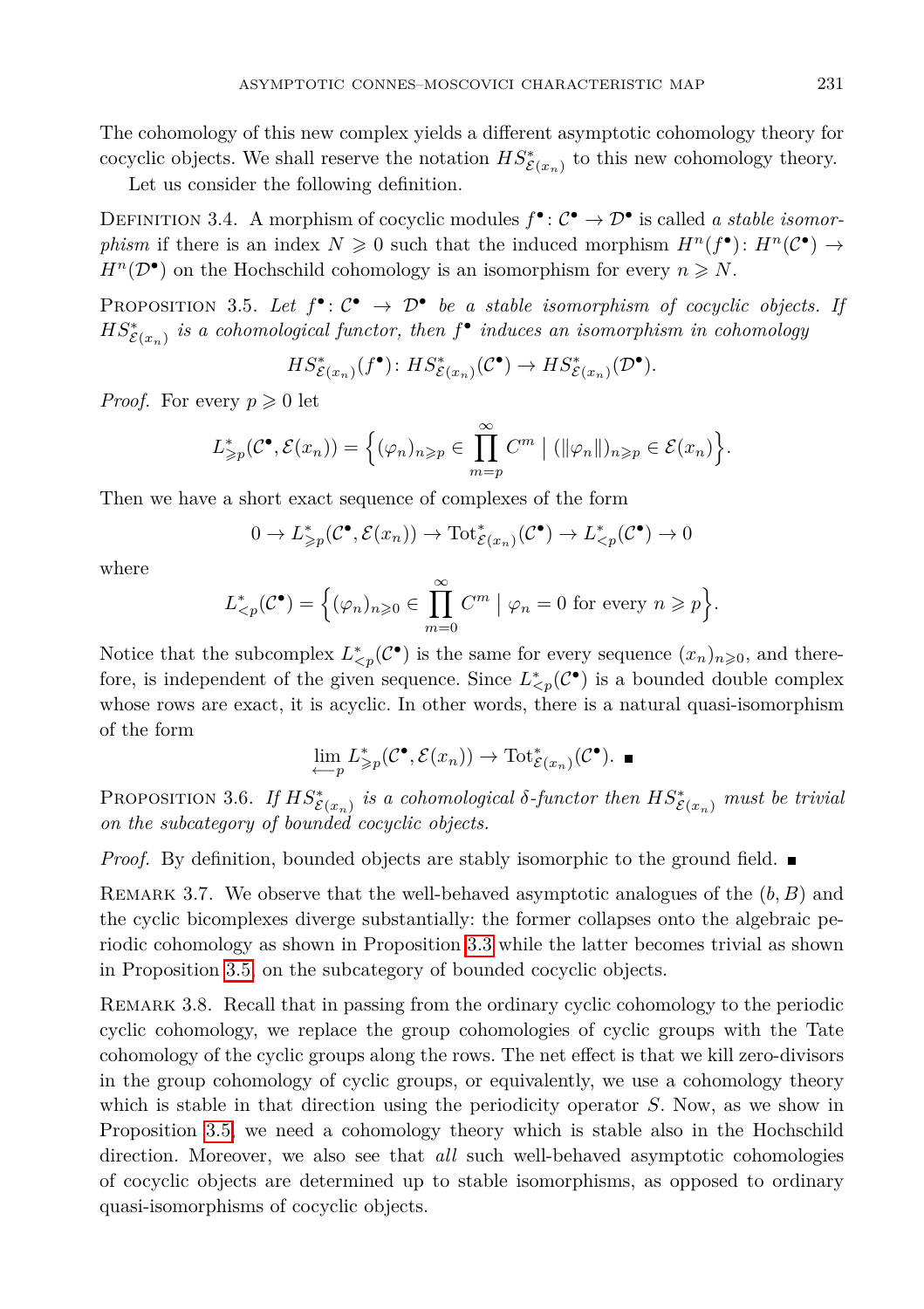#### <span id="page-11-0"></span>**4. Products in asymptotic cyclic cohomology**

**4.1. Products of (co)cyclic modules, and mixed complexes.** The category of cocyclic objects is a strict monoidal category with the monoidal product of two cocyclic modules defined diagonally. Namely, if  $C^{\bullet}$  and  $D^{\bullet}$  are two cocyclic modules, their product Diag( $C^{\bullet}$   $\widehat{\otimes}$   $\mathcal{D}^{\bullet}$ ) is defined to be the graded module  $\bigoplus_{n\in\mathbb{N}} C^n$   $\widehat{\otimes}$   $\mathcal{D}^n$  together with

$$
d_i^{\mathcal{C}} \widehat{\otimes} d_i^{\mathcal{D}} : \mathcal{C}^n \widehat{\otimes} \mathcal{D}^n \longrightarrow \mathcal{C}^{n+1} \widehat{\otimes} \mathcal{D}^{n+1}, \quad 0 \leq i \leq n+1,
$$
  
\n
$$
s_j^{\mathcal{C}} \widehat{\otimes} s_j^{\mathcal{D}} : \mathcal{C}^n \widehat{\otimes} \mathcal{D}^n \longrightarrow \mathcal{C}^{n-1} \widehat{\otimes} \mathcal{D}^{n-1}, \quad 0 \leq j \leq n-1,
$$
  
\n
$$
t_n^{\mathcal{C}} \widehat{\otimes} t_n^{\mathcal{D}} : \mathcal{C}^n \widehat{\otimes} \mathcal{D}^n \longrightarrow \mathcal{C}^n \widehat{\otimes} \mathcal{D}^n.
$$

Similarly, the category of mixed complexes has their own strict monoidal product defined as follows: Given two mixed complexes  $(C^*, b_*^C, B_*^C)$  and  $(D^*, b_*^D, B_*^D)$ , the product complex is the graded product of these mixed complexes

$$
(\mathcal{C}\mathbin{\widehat{\otimes}} \mathcal{D})^n=\bigoplus_{p+q=n}\mathcal{C}^p\mathbin{\widehat{\otimes}} \mathcal{D}^q
$$

together with the differentials

$$
b_n = \sum_{p+q=n} (b_p^{\mathcal{C}} \widehat{\otimes} \mathrm{id}_q) + (-1)^p (\mathrm{id}_p \widehat{\otimes} b_q^{\mathcal{D}}), \quad B_n = \sum_{p+q=n} (B_p^{\mathcal{C}} \widehat{\otimes} \mathrm{id}_q) + (-1)^p (\mathrm{id}_p \widehat{\otimes} B_q^{\mathcal{D}}).
$$

We shall denote the first summands by  $\overrightarrow{b}$  and  $\overrightarrow{B}$ , and the second summands by  $\uparrow b$  and  $\uparrow$ *B*, respectively.

**4.2. Cup product in asymptotic cyclic cohomology.** The functor that sends a cocyclic object  $C^{\bullet}$  to its mixed complex  $\mathcal{M}(C^{\bullet})$  is weakly monoidal. In other words, for every pair of cocyclic objects  $\mathcal{C}^{\bullet}$  and  $\mathcal{D}^{\bullet}$ , there are natural quasi-isomorphisms of the form

$$
\mathrm{Sh}_{\mathcal{C}^\bullet,\mathcal{D}^\bullet}\colon \mathcal{M}(\mathrm{Diag}(\mathcal{C}^\bullet\mathbin{\widehat{\otimes}}\mathcal{D}^\bullet))\to \mathcal{M}(\mathcal{C}^\bullet)\mathbin{\widehat{\otimes}}\mathcal{M}(\mathcal{D}^\bullet)
$$

implemented by the cyclic shuffle maps. This follows from the cyclic Eilenberg–Zilber Theorem. See [\[18,](#page-23-3) Theorem 4.3.8], [\[9\]](#page-22-10), [\[15\]](#page-22-11), or [\[17\]](#page-23-6).

Next, we show that the functor which sends a cocyclic Banach module to an asymptotic complex is weakly monoidal in the following sense.

<span id="page-11-1"></span>PROPOSITION 4.1. *Assume*  $C^{\bullet}$  *and*  $D^{\bullet}$  *are two cocyclic objects, and let*  $(x_n)_{n\geqslant0}$  *and*  $(y_n)_{n\geqslant 0}$  be two non-decreasing sequences of positive real numbers. Then there is a natural *morphism of differential graded* C*-vector spaces of the form*

$$
C_{\mathcal{E}(x_n)}^*(\mathcal{C}^\bullet) \widehat{\otimes} C_{\mathcal{E}(y_n)}^*(\mathcal{D}^\bullet) \longrightarrow C_{\mathcal{E}(x_n y_n)}^*(\text{Diag}(\mathcal{C}^\bullet \widehat{\otimes} \mathcal{D}^\bullet)).\tag{4.1}
$$

*Proof.* The given map is the usual external cup product in cyclic cohomology. Thus its compatibility with the differential maps is immediate. So, we only need to show that it does land in the right subcomplex in the target. To this end we observe that

$$
\mathbf{u}_k \cup \mathbf{v}_{n-k} = \sum_{\mu \in Sh(k,n-k)} d_{\overline{\mu}(n)} \dots d_{\overline{\mu}(k+1)} \mathbf{u}_k \otimes d_{\overline{\mu}(k)} \dots d_{\overline{\mu}(1)} \mathbf{v}_{n-k}
$$

and that

$$
\Big\|\sum_{k=0}^n \mathbf{u}_k \cup \mathbf{v}_{n-k}\Big\| \leqslant \sum_{k=0}^n \|\mathbf{u}_k \cup \mathbf{v}_{n-k}\| \leqslant \sum_{k=0}^n {n \choose k} \|\mathbf{u}_k\| \|\mathbf{v}_{n-k}\|.
$$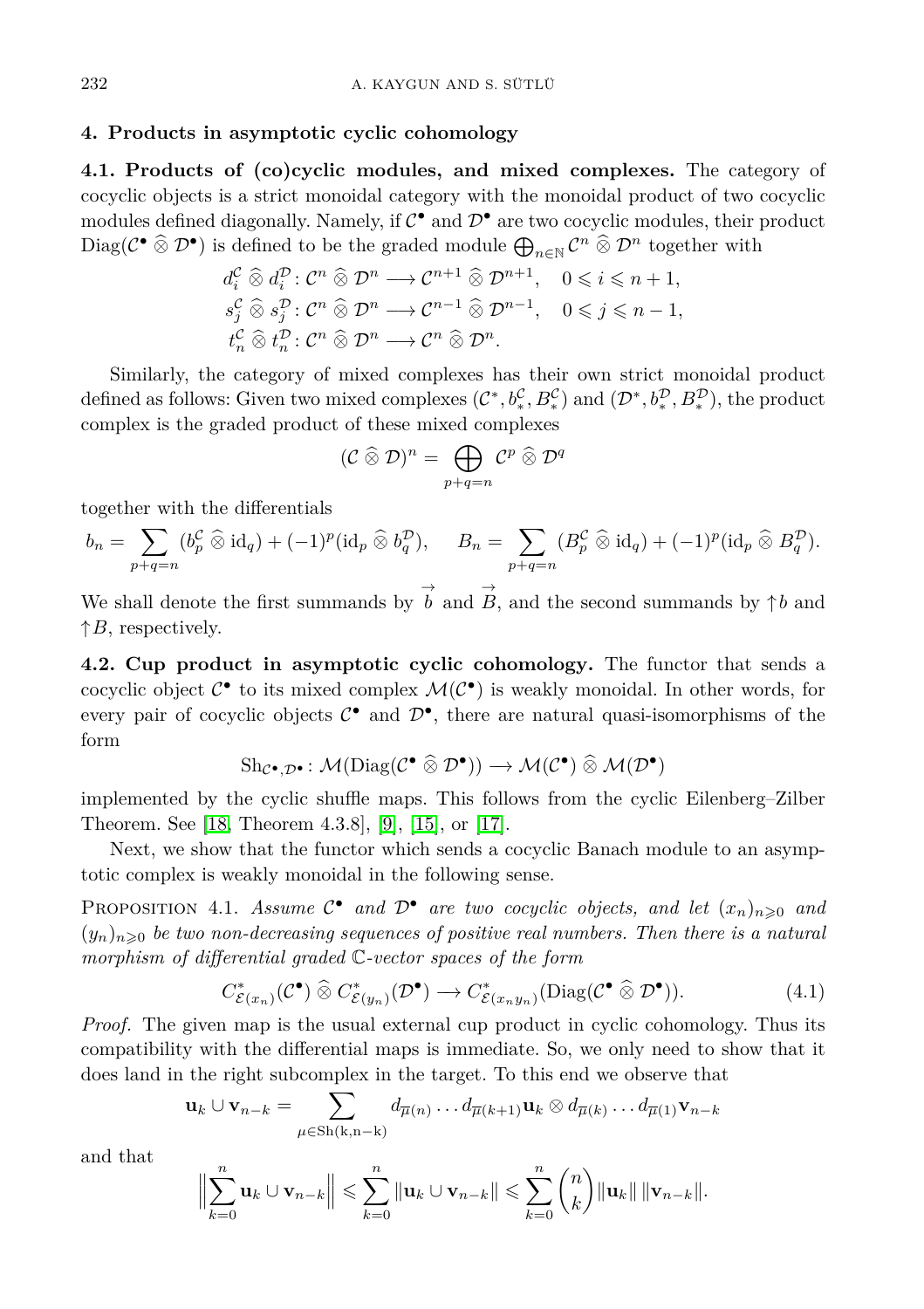The second inequality follows from the normalization of the cyclic objects. As a result, we get

$$
\frac{\|\sum_{k=0}^m \mathbf{u}_k \cup \mathbf{v}_{m-k}\| r^m}{x_m y_m} \leqslant \sum_{k=0}^m {m \choose k} \frac{\|\mathbf{u}_k\| \|\mathbf{v}_{m-k}\| r^m}{x_m y_m} \leqslant \sum_{k=0}^m \frac{\|\mathbf{u}_k\| \|\mathbf{v}_{m-k}\| (2r)^m}{x_m y_m}.
$$

On the other hand, since the sequences  $(x_n)_{n\geqslant0}$  and  $(y_n)_{n\geqslant0}$  are non-decreasing,

$$
x_k y_{n-k} \leqslant x_n y_n, \qquad 0 \leqslant k \leqslant n,
$$

thus we get

$$
\frac{\|\sum_{k=0}^m \mathbf{u}_k \cup \mathbf{v}_{m-k}\|r^m}{x_m y_m} \leqslant \sum_{k=0}^m \frac{\|\mathbf{u}_k\| \|\mathbf{v}_{m-k}\|(2r)^m}{x_k y_{m-k}}.
$$

In total, we have

$$
\sup_{m\geqslant n}\frac{\|\sum_{k=0}^m\mathbf{u}_k\cup\mathbf{v}_{m-k}\|r^m}{x_my_m}\leqslant \sup_{m\geqslant n}\sum_{k=0}^m\frac{\|\mathbf{u}_k\|(\sqrt{2}r)^k}{x_k}\cdot \sup_{m\geqslant n}\sum_{k=0}^m\frac{\|\mathbf{v}_k\|(\sqrt{2}r)^k}{y_k},
$$

from which the claim follows by applying the limit  $n \to \infty$ .

**4.3. Cup product in asymptotic Hopf-cyclic cohomology.** Let  $\beta$  be a (Banach–) Hopf algebra with a fixed MPI  $(\delta, \sigma)$ , and let *C* be a Banach *B*-module coalgebra. In other words,

$$
\Delta(h(c)) = h_{(1)}(c_{(1)})h_{(2)}(c_{(2)}), \qquad \varepsilon(h(c)) = \varepsilon(h)\varepsilon(c), \qquad \|h(c)\| \leq \|h\| \|c\|,
$$

for every  $h \in \mathcal{B}$  and  $c \in C$ . Now, assume A is a Banach  $\mathcal{B}$ -module algebra which means that we have

$$
h(ab) = h_{(1)}(a)h_{(2)}(b), \qquad h(1) = \varepsilon(h)1, \qquad \|h(a)\| \le \|h\| \|a\|,
$$
 (4.2)

for any  $h \in \mathcal{B}$ , and any  $a, b \in A$ . We are going to say that A *admits an* B-equivariant *action of C* if there is a map  $C \otimes A \rightarrow A$  satisfying

$$
c(ab) = c_{(1)}(a)c_{(2)}(b), (S^{-1}(h)(c))(a) = c(h(a)), c(1) = \varepsilon(c)1, ||c(a)|| \le ||c|| ||a|| \quad (4.3)
$$
  
for any  $c \in C$ , and any  $a, b \in A$ . Now, let

- (i)  $\mathcal{C}_{\mathcal{B}}^{\bullet}(A;\delta,\sigma)$  be the standard Hopf-cocyclic object associated with the  $\mathcal{B}$ -module algebra *A* with coefficients in the MPI (*δ, σ*),
- (ii)  $C^{\bullet}_{\mathcal{B}}(C; \delta, \sigma)$  be the standard Hopf-cocyclic object associated with the  $\mathcal{B}$ -module coalgebra *C* with coefficients in the MPI  $(\delta, \sigma)$ ,
- (iii) and  $C^{\bullet}(A)$  be the standard cocyclic object associated with the algebra A.

The proof of the following lemma is a straightforward but tedious check of the compatibility conditions between the cocyclic structure maps, and therefore is omitted.

<span id="page-12-0"></span>Lemma 4.2. *If A admits a* B*-equivariant action of C, then there is a well-defined morphism of cocyclic objects of the form*

 $\Gamma^{\bullet} \colon \text{Diag} \left( \mathcal{C}_{\mathcal{B}}^{\bullet}(C; \delta, \sigma) \widehat{\otimes} \mathcal{C}_{\mathcal{B}}^{\bullet}(A; \delta, \sigma) \right) \to \mathcal{C}^{\bullet}(A)$ 

*where the range is the standard cocyclic object associated with an algebra A where we define*

$$
\Gamma^n(c^0 \otimes \cdots \otimes c^n \mid \varphi)(a_0 \otimes \cdots \otimes a_n) = \varphi(c^0(a_0), \ldots, c^n(a_n))
$$
\n(4.4)

*for every*  $c^0 \otimes \cdots \otimes c^n \in C^n_{\mathcal{B}}(C; \delta, \sigma)$  and  $\varphi \in C^n_{\mathcal{B}}(A; \delta, \sigma)$ .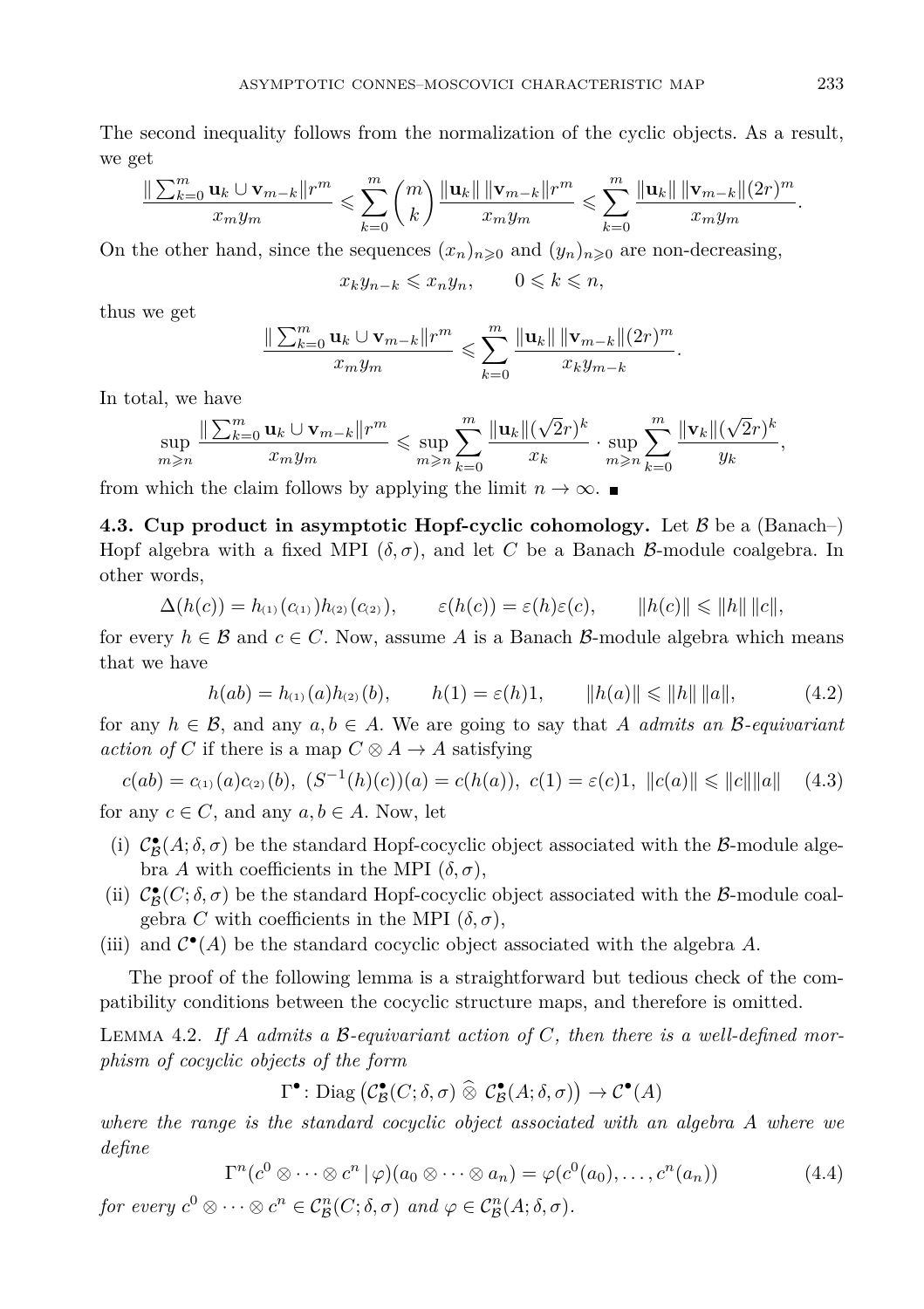Using Lemma [4.2,](#page-12-0) in combination with Proposition [4.1,](#page-11-1) we get the following.

THEOREM 4.3. Let  $\beta$  be a (Banach–)Hopf algebra with an MPI  $(\delta, \sigma)$ , A a unital Banach B*-module algebra, and C a Banach* B*-module coalgebra such that A admits a* B*-equivariant action of C. Assume also that*  $(x_n)_{n\geq 0}$  *and*  $(y_n)_{n\geq 0}$  *are two non-decreasing sequences in*  $(0, \infty)$ *. Then there is a cup product of the form* 

$$
\cup: HP^i_{\mathcal{B},\mathcal{E}(x_n)}(C)\otimes HP^j_{\mathcal{B},\mathcal{E}(y_n)}(A)\to HP^{i+j}_{\mathcal{E}(x_ny_n)}(A)
$$

*where*  $HP^i_{\mathcal{B},\mathcal{E}(x_n)}(C)$  and  $HP^i_{\mathcal{B},\mathcal{E}(x_n)}(A)$  respectively denote the asymptotic Hopf-cyclic *cohomologies of C* and *A*, while  $HP^i_{\mathcal{E}(x_n)}(A)$  denotes the asymptotic cyclic cohomology *of A.*

<span id="page-13-0"></span>**5. Asymptotic cyclic cohomology of the simplex.** Let ∆*<sup>n</sup>* denote the geometric *n*-simplex, and let

<span id="page-13-1"></span>
$$
\Delta^{\bullet} := \bigoplus_{n \geq 0} \mathbb{C}[\Delta^n]. \tag{5.1}
$$

In this section we are going to introduce a non-trivial cocycle in the  $\mathcal{E}(1)$ -asymptotic cyclic cohomology of the cocyclic module [\(5.1\)](#page-13-1).

We recall from [\[9\]](#page-22-10) that the geometric *n*-simplex can be described in two different coordinate systems

$$
(t_0, ..., t_{n+1})
$$
 where  $0 = t_0 \le t_1 \le ... \le t_n \le t_{n+1} = 1,$  (5.2)

and

$$
(t_0, ..., t_n)
$$
 where  $t_i \in [0, 1]$  and  $1 = \sum_{i=0}^{n} t_i$ . (5.3)

Notice that the 0-simplex contains one single point. In the first coordinate system this is represented by the sequence  $(0, 1)$  while in the second it is simply 1. We will denote this point by ∗ independent of the coordinate system chosen. We will prefer the first coordinate system for our calculations below. Also, in writing an element  $(t_0, \ldots, t_{n+1})$ we will drop  $t_0 = 0$  and  $t_{n+1} = 1$  from the coordinates for convenience.

We leave the proof of the following fact to the reader:

Lemma 5.1. *The graded space* [\(5.1\)](#page-13-1) *has a cocyclic structure determined by the coface operators*  $\delta_i^n : \Delta^n \longrightarrow \Delta^{n+1}$ 

$$
\delta_i(t_1, ..., t_n) = \begin{cases}\n(0, t_1, ..., t_n) & \text{if } i = 0, \\
(t_1, ..., t_i, t_i, ..., t_n) & \text{if } 0 \leq i \leq n, \\
(t_1, ..., t_n, 1) & \text{if } i = n + 1,\n\end{cases}
$$

*the codegeneracy operators*  $\sigma_j^n: \delta^n \longrightarrow \delta^{n-1}$ 

$$
\sigma_j^n(t_1,\ldots,t_n)=(t_1,\ldots,\widehat{t_{j+1}},\ldots,t_n),
$$

*and the cyclic operators*  $\tau_n: \Delta^n \longrightarrow \Delta^n$ 

$$
\tau_n(t_1,\ldots,t_n)=(t_2-t_1,t_3-t_1,\ldots,t_n-t_1,1-t_1),
$$

*defined for*  $0 \leq i \leq n+1$  *and*  $0 \leq j \leq n-1$ *.*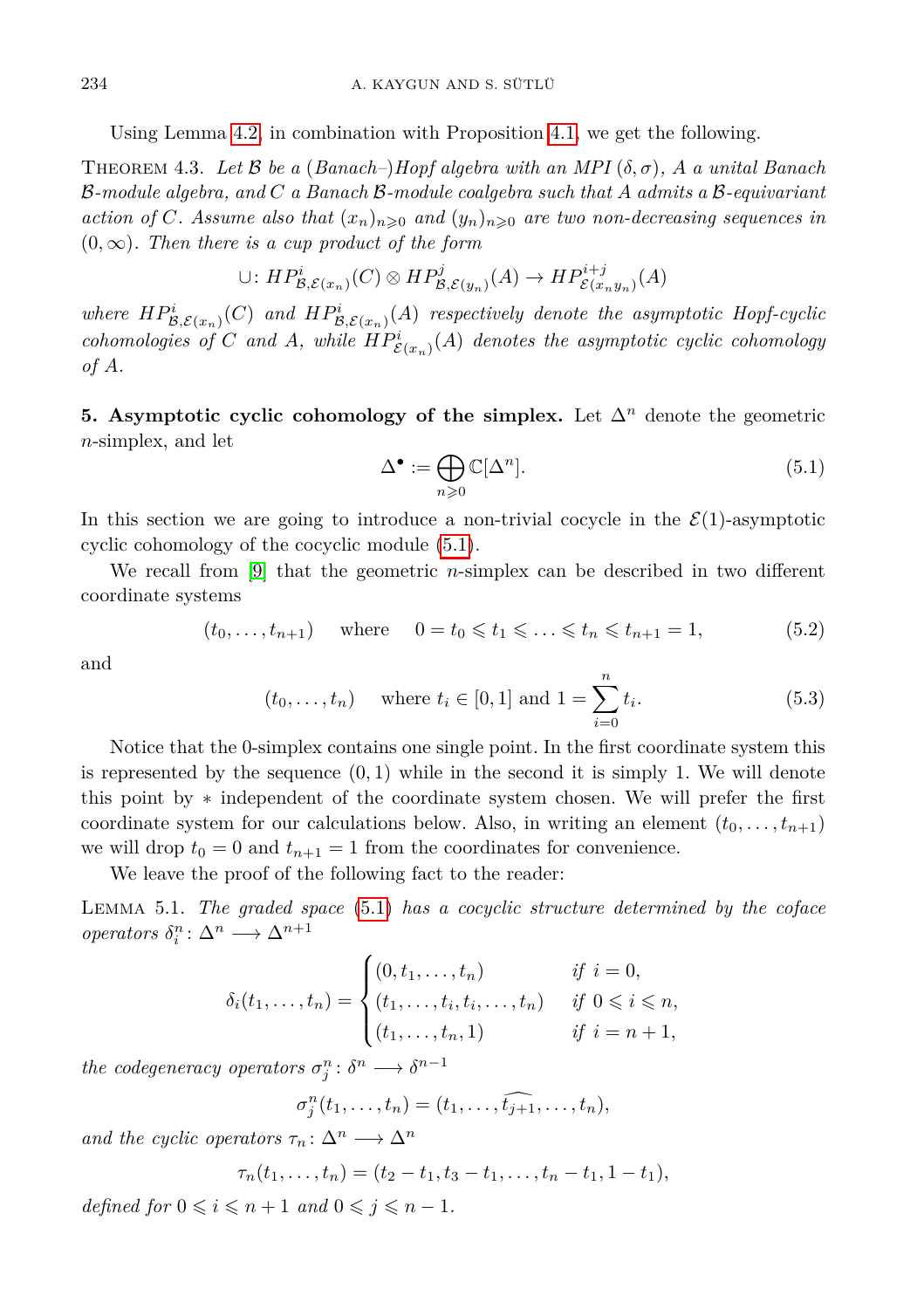Given any sequence of positive numbers  $(x_n)_{n\geqslant0}$ , in the construction of the asymptotic complex

$$
\cdots \longrightarrow C^0_{\mathcal{E}(x_n)}(\Delta^{\bullet}) \xrightarrow{b+B} C^1_{\mathcal{E}(x_n)}(\Delta^{\bullet}) \xrightarrow{b+B} C^0_{\mathcal{E}(x_n)}(\Delta^{\bullet}) \longrightarrow \cdots
$$

<span id="page-14-0"></span>we endow the *n*-simplex  $\Delta^n$  with the norm  $||(t_1, \ldots, t_n)|| := \max\{t_i | i = 1, \ldots, n\}.$ 

PROPOSITION 5.2. *The cochain*  $\varphi = (\varphi_{2n})_{n \geqslant 0} \in C^0_{\infty}(\Delta^{\bullet})$  *of infinite support, given by* 

<span id="page-14-1"></span>
$$
\varphi_{2n} = \begin{cases}\n* & \text{if } n = 0, \\
\frac{(-1)^n}{2^n n!} \sum_{r=0}^n \tau_{2n}^{2r} \delta_0^{2n}(*) & \text{if } n \ge 1,\n\end{cases}
$$
\n(5.4)

*is a non-trivial*  $\mathcal{E}(1)$ *-asymptotic cocycle.* 

*Proof.* Let us first note that

$$
\sqrt[n]{\|\varphi_{2n}\|} \leqslant \sqrt[n]{\frac{n+1}{2^n n!}} = \frac{\sqrt[n]{n+1}}{2 \sqrt[n]{n!}}.
$$

Then from Stirling's approximation we get

$$
\limsup_{n \to \infty} \|\varphi_{2n}\| = 0,
$$

which implies  $(\varphi_{2n})_{n\geqslant 0} \in C^0_{\mathcal{E}(1)}(\Delta^{\bullet}).$ 

For  $n > 1$ , we see that

$$
B(\delta_0^{2n}(*) ) = N_{2n-1}\sigma_{2n-1}\tau_{2n}(\text{Id}-\tau_{2n})\delta_0^{2n}(*)
$$
  
=  $N_{2n-1}\sigma_{2n-1}((\underbrace{0,\ldots,0}_{2n-1 \text{ times}},1)-(\underbrace{0,\ldots,0}_{2n-2 \text{ times}},1,1))$   
=  $(\text{Id}-\tau_{2n-1}+\tau_{2n-1}^2-\ldots-\tau_{2n-1}^{2n-1})((\underbrace{0,\ldots,0}_{2n-1 \text{ times}})-(\underbrace{0,\ldots,0}_{2n-2 \text{ times}},1))$   
=  $(\text{Id}-\tau_{2n-1}+\tau_{2n-1}^2-\ldots-\tau_{2n-1}^{2n-1})(\text{Id}-\tau_{2n-1})\delta_0^{2n-1}(*) = 2N_{2n-1}\delta_0^{2n-1}(*).$ 

Similarly, we get

$$
B(\tau_{2n}^{2r} \delta_0^{2n}(*)) = N_{2n-1} \sigma_{2n-1} \tau_{2n} (\text{Id} - \tau_{2n}) \tau_{2n}^{2r} \delta_0^{2n}(*)
$$
  
=  $N_{2n-1} (\tau_{2n-1}^{2r} - \tau_{2n-1}^{2r+1}) \delta_0^{2n-1}(*) = 2N_{2n-1} \delta_0^{2n-1}(*),$ 

and

$$
B(\tau_{2n}^{2n} \delta_0^{2n}(*)) = N_{2n-1} \sigma_{2n-1} \tau_{2n} (\text{Id} - \tau_{2n}) \tau_{2n}^{2n} \delta_0^{2n}(*)
$$
  
=  $N_{2n-1} \sigma_{2n-1} (\text{Id} - \tau_{2n}) \delta_0^{2n}(*) = N_{2n-1} (\text{Id} - \tau_{2n}) \delta_0^{2n}(*) = 0.$ 

On the other hand, we have

$$
b(\tau_{2n}^{2r} \delta_0^{2n}(*)) = \tau_{2n}^{2r} \delta_0^{2n}(*) - \tau_{2n}^{2r-1} \delta_0^{2n}(*).
$$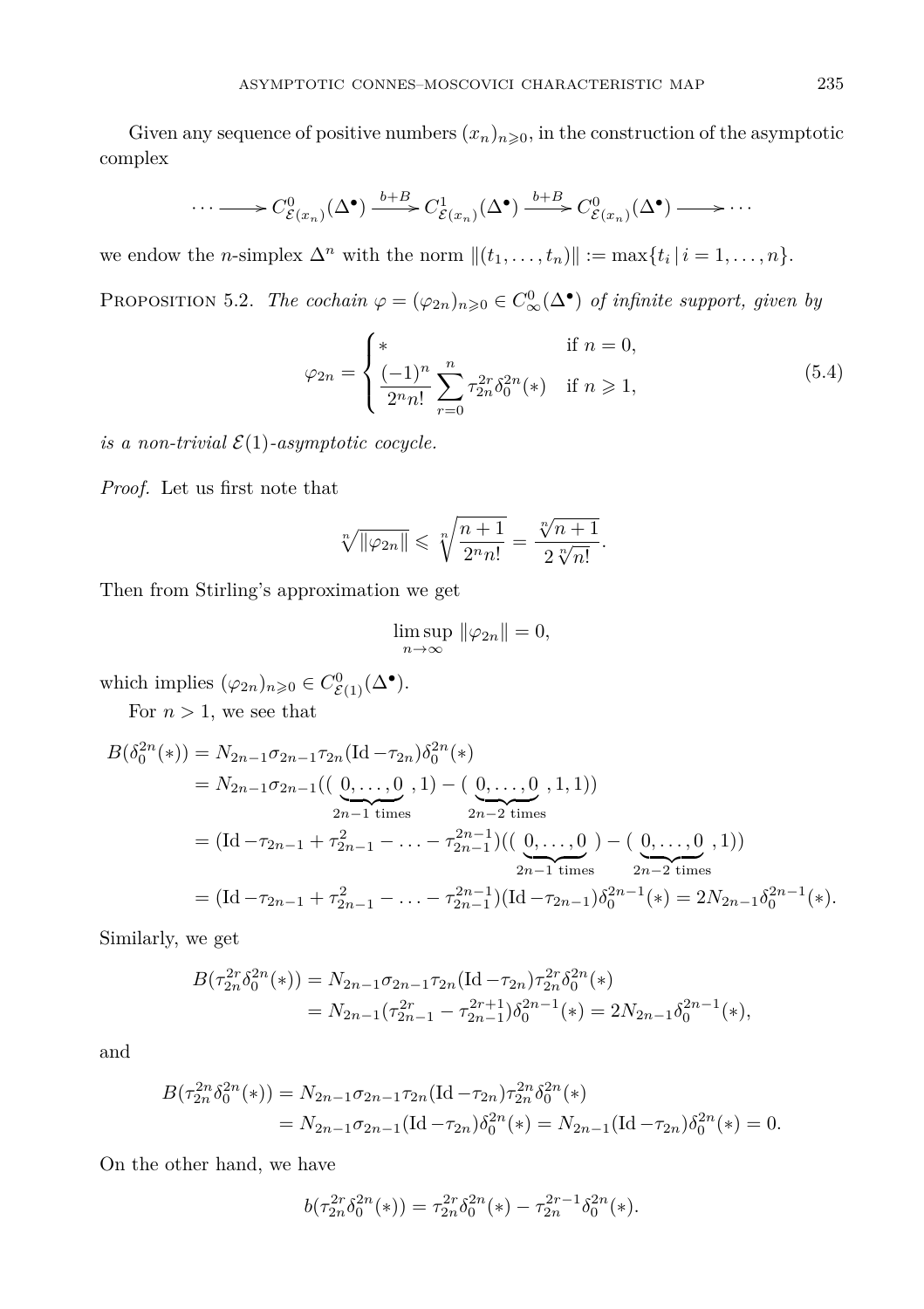As a result, we see the following picture:

$$
\begin{array}{c}\n\vdots \\
\downarrow \\
\downarrow \\
\frac{1}{2^{n}n!} \sum_{r=0}^{n} \tau_{2n}^{2r} \delta_0^{2n} (*) \xrightarrow{B} N_{2n-1} \delta_0^{2n-1} (*) \\
\downarrow \\
\downarrow \\
\frac{1}{2^{n-1}(n-1)!} \sum_{r=0}^{n-1} \tau_{2n-2}^{2r} \delta_0^{2n-2} (*) \xrightarrow{B} \cdots\n\end{array}
$$

As for the non-triviality, we observe that for any  $0 \le s \le 2n + 1$ ,

$$
B_{2n+1}\tau_{2n}^s \delta_0^{2n+1}(*) = N_{2n}\sigma_{2n}\tau_{2n} (\text{Id} + \tau_{2n}) \tau_{2n}^s \delta_0^{2n+1}(*)
$$
  
= 
$$
N_{2n}(\tau_{2n}^s + \tau_{2n}^{s+1}) \delta_0^{2n+1}(*) = 2N_{2n}\delta_0^{2n+1}(*),
$$

whereas

$$
b_{2n-1}\tau_{2n}^s\delta_0^{2n-1}(*) = \tau_{2n}^s\delta_0^{2n-1}(*) = \begin{cases} \tau_{2n}^{s+1}\delta_0^{2n}(*) , & \text{if } s \text{ is even,} \\ \tau_{2n}^s\delta_0^{2n}(*) , & \text{if } s \text{ is odd.} \end{cases}
$$

The claim then follows. ■

REMARK 5.3. Note that the cocycle  $(\varphi_{2n})_{n\geqslant 0} \in C^0_{\mathcal{E}(1)}(\Delta^{\bullet})$  is not entire, that is,  $(\varphi_{2n})_{n\geqslant 0}$ is not in  $C^0_{\varepsilon}(\Delta^{\bullet})$ . Indeed,

$$
\sum_{n\geqslant 0} \frac{(2n)! \|\varphi_{2n}\|}{n!} |z|^n \geqslant \sum_{n\geqslant 0} \frac{(2n)!}{2^n n! n!} |z|^n,
$$

where the latter has radius of convergence  $\frac{1}{2}$ .

#### <span id="page-15-0"></span>**6. Asymptotic characteristic map and the index cocycles**

**6.1. Theta-summable Fredholm modules and the Chern character.** We are going to recall the construction of the Chern character formula of a theta-summable Fred-holm module from [\[12,](#page-22-5) [10\]](#page-22-6), see also [\[2\]](#page-22-2).

Definition 6.1. A *theta-summable Fredholm module* over a unital Banach algebra A is a pair  $(\mathcal{H}, \vec{p})$  consisting of a Z<sub>2</sub>-graded Hilbert space  $\mathcal{H} = \mathcal{H}^+ \oplus \mathcal{H}^-$ , admitting a continuous representation of A, and an odd self-adjoint operator  $\psi: \mathcal{H}^{\pm} \to \mathcal{H}^{\mp}$ , such that

- (i) for any  $a \in \mathcal{A}$ , the operator  $[\phi, a]$  is densely defined, extends to a bounded operator on H, and there is  $N(\vec{p}) > 0$  with  $||a|| + ||[\vec{p}, a]|| \le N(\vec{p})||a||$ ,
- (ii) Tr  $e^{-(1-\varepsilon)\vec{p}^2}$  is finite for some  $\varepsilon > 0$ .

In order to define the Chern character of a Fredholm module, let  $e(t) := e^{-t\vec{\psi}^2}$ , and

$$
\langle a_0, \dots, a_n \rangle_n
$$
  
 :=  $\int_{\Delta^n} Str(a_0e(t_1)a_1e(t_2 - t_1)a_2 \dots e(t_n - t_{n-1})a_n e(1 - t_n)) dt_1 \dots dt_n$ , (6.1)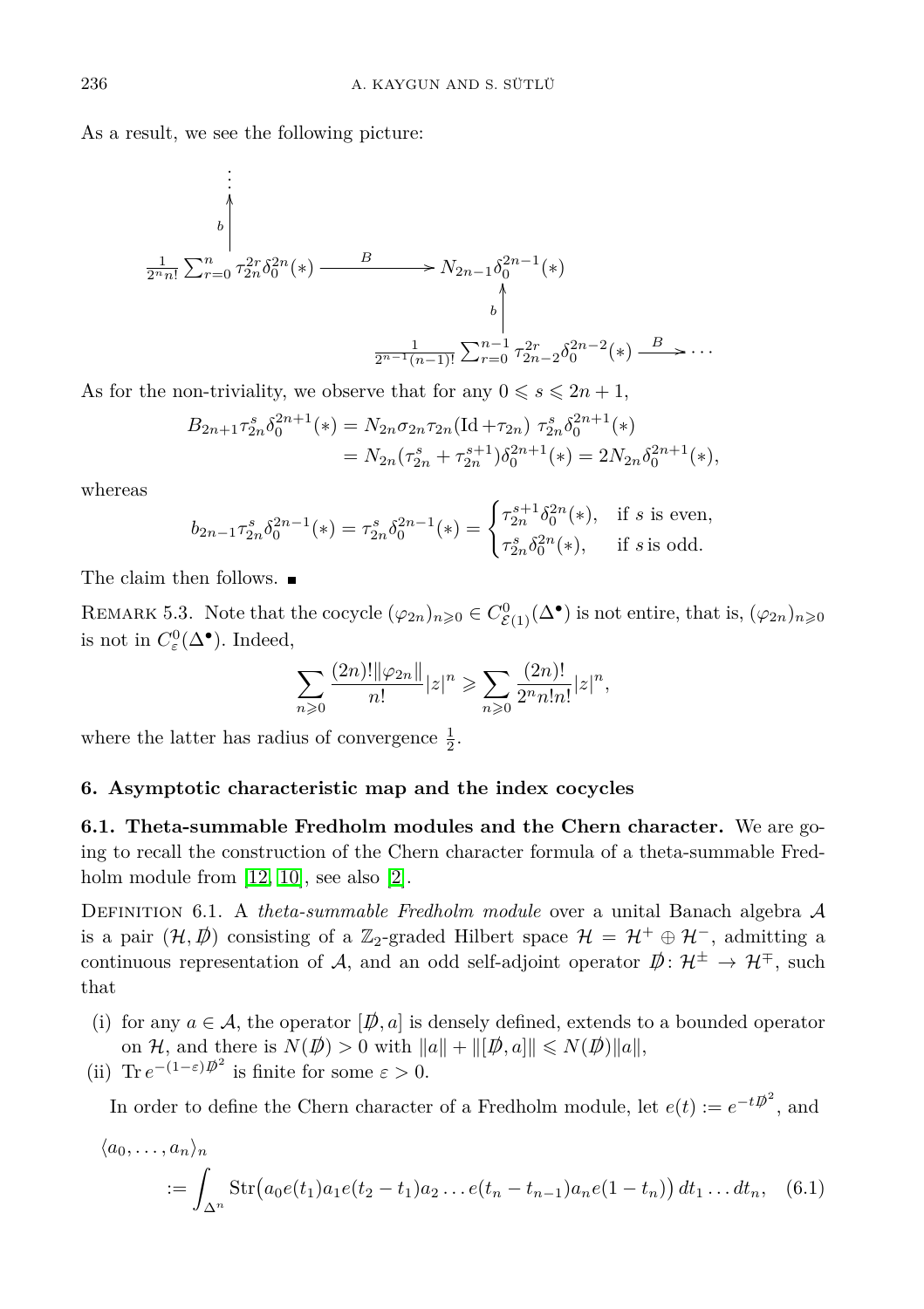where  $\Delta^n$  denotes the *n*-simplex given by  $(t_1, \ldots, t_n)$  with  $0 \leq t_1 \leq \ldots \leq t_n \leq 1$ , and  $Str(a) := Tr(a|_{\mathcal{H}^+}) - Tr(a|_{\mathcal{H}^-})$  is the supertrace of an operator  $a: \mathcal{H} \to \mathcal{H}$ .

The even entire cochain  $\text{Ch}(\mathcal{D}) \in C^0_{\varepsilon}(\mathcal{A})$  given by

 $\text{Ch}^{2n}(\emptyset)(a_0,\ldots,a_{2n}) := \langle a_0, [\emptyset,a_1],\ldots, [\emptyset,a_{2n}]\rangle_{2n}, \qquad n \geqslant 0$ 

is called the Chern character of a theta-summable Fredholm module  $(\mathcal{H}, \mathcal{D})$  over a unital Banach algebra A. It is proved in [\[12\]](#page-22-5) that  $[(Ch^{2n}(\phi))_{n\geqslant0}]\in HP_{\varepsilon}^{0}(\mathcal{A})$  represents a nontrivial even entire class. This cocycle is usually referred as *the JLO-cocycle* in the literature.

Following [\[8\]](#page-22-12), we recall also the odd theta-summable Fredholm module.

DEFINITION 6.2. Given a Banach ∗-algebra A, an odd theta-summable Fredholm module is also a pair  $(\mathcal{H}, \mathcal{D})$  consisting of a Hilbert space  $\mathcal H$  as a continuous  $*$ -representation of  $\mathcal A$ , and a self-adjoint operator  $\mathcal{D}: \mathcal{H} \to \mathcal{H}$  so that

- (i) there is  $c > 0$  such that  $\|[\not{D}, a]\| \leq c \|a\|$ , for all  $a \in \mathcal{A}$ ,
- (ii) if  $t > 0$ , then Tr  $e^{-t\vec{\psi}^2}$  is finite.

Given two self-adjoint operators  $A_0$  and  $A_1$  on  $H$ , the integer sf $(A_0, A_1)$ , called the spectral flow from  $A_0$  to  $A_1$ , is introduced in [\[1,](#page-22-13) Section 7]. In particular, for an odd theta-summable Fredholm module  $(\mathcal{H}, \mathcal{D})$  on A, and a unitary  $g \in U_N(\mathcal{A})$ , the spectral flow defines a pairing

$$
K^1(\mathcal{A}) \times K_1(\mathcal{A}) \longrightarrow \mathbb{Z}, \qquad \langle D, g \rangle := \text{sf}(D, g^{-1}Dg)
$$

between the *K*-theory and the *K*-homology of A. Furthermore, it is shown in [\[8,](#page-22-12) Section 2] that

$$
sf(D,g^{-1}Dg) = \frac{1}{\sqrt{\pi}} \int_0^1 Tr(\dot{\psi}_u e^{-\dot{\psi}_u^2}) du,
$$

where  $\mathcal{D}_u := (1 - u)\mathcal{D} + ug^{-1} \mathcal{D}g$ , and  $\mathcal{D}_u := g^{-1}[\mathcal{D}, g]$ .

**6.2. JLO-cocycle revisited.** Let  $\mathbb{C}[\mathbb{R}]$  be the polynomial commutative and cocommutative Hopf algebra generated by  $e(t)$  where  $t \in \mathbb{R}$  subject to the relations

$$
e(t)e(s) = e(t+s)
$$
 and  $\Delta(e(t)) = e(t) \otimes e(t)$ 

for every  $t, s \in \mathbb{R}$ . We set  $1 = e(0)$ . This is the group ring  $\mathbb{C}[\mathbb{R}]$  of the group  $(\mathbb{R}, +, 0)$ .

Let Z be the two-dimensional coalgebra  $\langle 1, D \rangle$ , where 1 is group-like and D is primitive. Consider the operator  $\varphi_n: \mathcal{A}^{\otimes n+1} \to \text{Hom}(\mathcal{Z}^{\otimes n+1} \times \Delta^n, \mathbb{C})$  defined by

$$
\varphi_n(a_0 \otimes \cdots a_n)(D^{\epsilon_0} \otimes \cdots \otimes D^{\epsilon_n} | t_0, \ldots, t_n)
$$
  
= Str( $a_0e^{-t_0\mathcal{D}^{\epsilon_0}}[\mathcal{D}, a_1]e^{-t_1\mathcal{D}^{\epsilon_1}} \cdots [\mathcal{D}, a_n]e^{-t_n\mathcal{D}^{\epsilon_n}}),$ 

and let us restrict the arguments in  $\mathbb{C}[\mathbb{R}]^{\otimes n+1}$  to  $\Delta^n$ . In the next step we split the space of continuous functionals  $\text{Hom}(\mathcal{Z}^{\otimes n+1} \times \Delta^n, \mathbb{C})$  as  $\text{Hom}(\mathcal{Z}^{\otimes n+1}, \mathbb{C}) \widehat{\otimes} \text{Hom}(\Delta^n, \mathbb{C})$ . Using the restriction function rest :  $\gamma_n \mapsto \gamma_n|_{1\otimes \cdots \otimes 1}$  on  $\text{Hom}(\mathcal{Z}^{\otimes n+1}, \mathbb{C})$ , and the integral on  $Hom(\Delta^n, \mathbb{C})$ , we get a trace on the product. The JLO-cocycle is the composition

$$
\mathcal{A}^{\otimes n+1} \xrightarrow{\varphi_n} \text{Hom}(\mathcal{Z}^{\otimes n+1} \times \Delta^n, \mathbb{C}) \xrightarrow{\cong} \text{Hom}(\mathcal{Z}^{\otimes n+1}, \mathbb{C}) \widehat{\otimes} \text{Hom}(\Delta^n, \mathbb{C}) \xrightarrow{\text{rest } \otimes \int} \mathbb{C}.
$$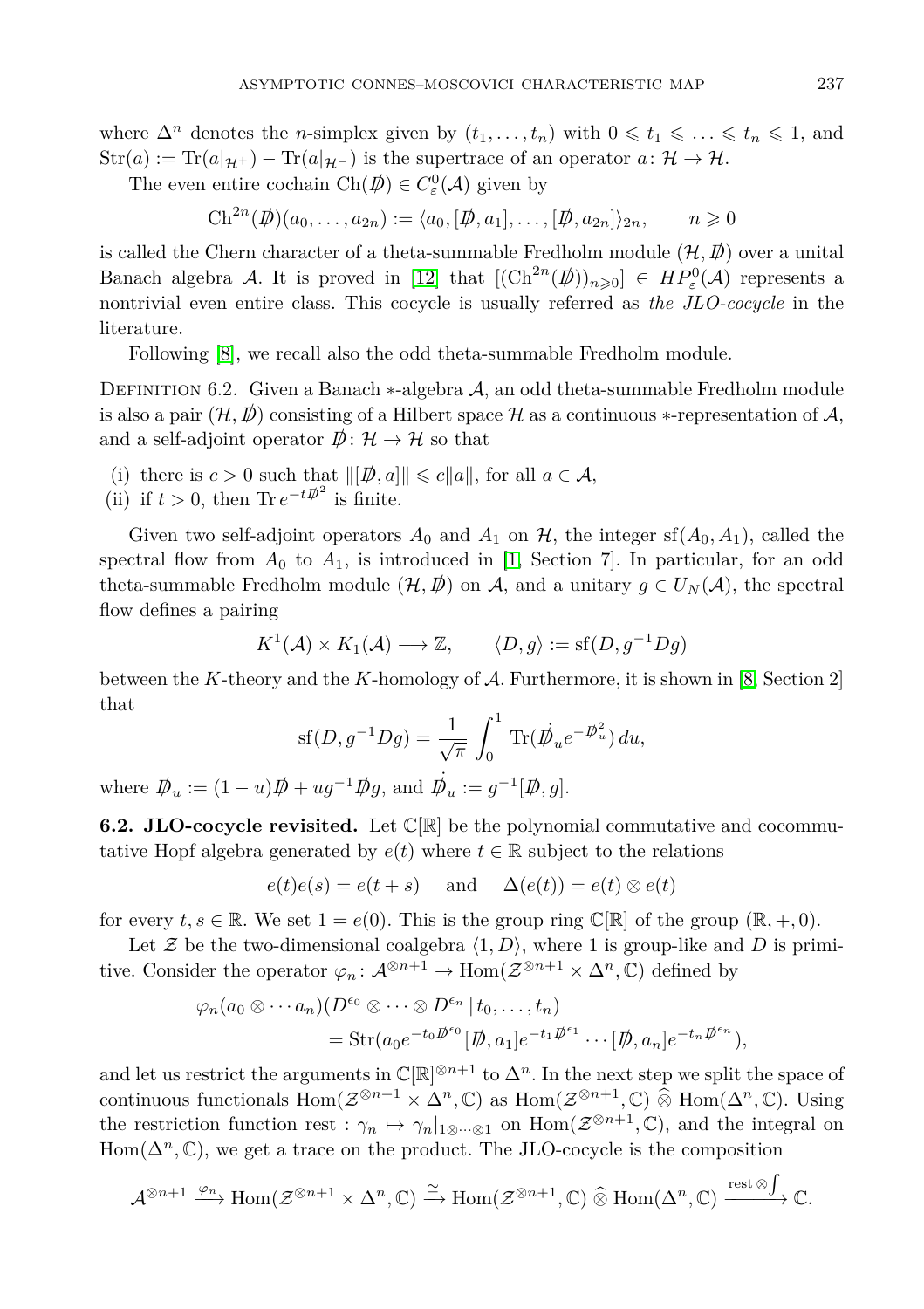In the next subsections we are going to construct a new cocycle in the image of a Connes–Moscovici type characteristic map which behaves in the same way as the JLOcocycle in terms of the Chern pairing with the K-theory.

**6.3. Characteristic map.** In this subsection we are going to construct a characteristic map from the asymptotic cyclic cohomology of the simplex we calculated in Subsection [5](#page-13-0) to the entire cohomology of the algebra  $A$ . Then we are going to observe that the image of the cocycle [\(5.4\)](#page-14-1) yields the index of the theta-summable Fredholm module  $(\mathcal{H}, \mathcal{D})$  after paired with the K-theory.

<span id="page-17-0"></span>Proposition 6.3. *Let* A *be a* B*-module algebra for a Hopf-algebra* B *with the modular pair in involution* ( $\varepsilon$ , 1)*.* Assume also that B acts on  $e(t)$  trivially, for all  $t \geq 0$ *, and the supertrace* Str *is invariant under the* B*-action. There is a characteristic homomorphism of cocyclic objects given by*  $\chi$ :  $Diag^{\bullet}(C^{\bullet}_{\mathcal{B}}(\mathcal{B}; \epsilon, 1) \otimes \Delta^{\bullet}) \longrightarrow C^{\bullet}(\mathcal{A})$ 

$$
\chi(h^{1} \otimes \cdots \otimes h^{n} | t_{1},..., t_{n}) (a_{0},..., a_{n})
$$
  
 := Str $(a_{0}e(t_{1})h^{1}(a_{1})e(t_{2}-t_{1})...e(t_{n}-t_{n-1})h^{n}(a_{n})e(1-t_{n})),$ 

*where*  $C^{\bullet}_{\mathcal{B}}(\mathcal{B}; \epsilon, 1)$  *is the standard Hopf cocyclic object associated to*  $\mathcal{B}$  *with coefficients in the MPI*  $(\epsilon, 1)$ *.* 

*Proof.* We are going to see the compatibility of the characteristic homomorphism with the cocyclic structure. To begin with,

$$
\chi(d_0(h^1 \otimes \cdots \otimes h^n) | \delta_0(t_1, \ldots, t_n)) (a_0, \ldots, a_{n+1})
$$
  
=  $\chi(1 \otimes h^1 \otimes \cdots \otimes h^n | 0, t_1, \ldots, t_n) (a_0, \ldots, a_{n+1})$   
=  $\text{Str}(a_0a_1e(t_1)h^1(a_2)e(t_2 - t_1) \cdots h^n(a_{n+1})e(1 - t_n))$   
=  $d_0\chi(h^1 \otimes \cdots \otimes h^n | t_1, \ldots, t_n) (a_0, \ldots, a_{n+1}).$ 

Similarly, for  $1 \leq i \leq n$ , we have

$$
\chi(d_i(h^1 \otimes \cdots \otimes h^n) | \delta_i(t_0, \ldots, t_n))(a_0, \ldots, a_{n+1})
$$
  
=  $\chi(h^1 \otimes \cdots \otimes h_{(1)}^i \otimes h_{(2)}^i \otimes \cdots \otimes h^n | t_1, \ldots, t_i, t_i, \ldots, t_n)(a_0, \ldots, a_{n+1})$   
=  $\text{Str}(a_0e(t_1)h^1(a_1)e(t_2 - t_1) \cdots e(t_i - t_{i-1})h_{(1)}^i(a_i)e(t_i - t_i)h_{(2)}^i(a_{i+1})e(t_{i+1} - t_i)$   
 $\cdots h^n(a_{n+1})e(1 - t_n))$   
=  $\text{Str}(a_0e(t_1)h^1(a_1)e(t_2 - t_1) \cdots e(t_i - t_{i-1})h^i(a_i a_{i+1})e(t_{i+1} - t_i) \cdots h^n(a_{n+1})e(1 - t_n))$   
=  $d_i\chi(h^1 \otimes \cdots \otimes h^n | t_1, \ldots, t_n)(a_0, \ldots, a_{n+1}).$ 

For the last coface operator, we have

$$
\chi(d_{n+1}(h^1 \otimes \cdots \otimes h^n) | \delta_{n+1}(t_1, \ldots, t_n)) (a_0, \ldots, a_{n+1})
$$
  
=  $\chi(h^1 \otimes \cdots \otimes h^n \otimes 1 | t_1, \ldots, t_n, 1) (a_0, \ldots, a_{n+1})$   
=  $\text{Str}(a_0 e(t_1) h^1(a_1) e(t_2 - t_1) \cdots h^n(a_n) e(t_n - t_{n-1}) a_{n+1})$   
=  $\text{Str}(a_{n+1} a_0 e(t_1) h^1(a_1) e(t_2 - t_1) \cdots h^n(a_n) e(t_n - t_{n+1}))$   
=  $d_{n+1} \chi(h^1 \otimes \cdots \otimes h^n | t_1, \ldots, t_n) (a_0, \ldots, a_{n+1}).$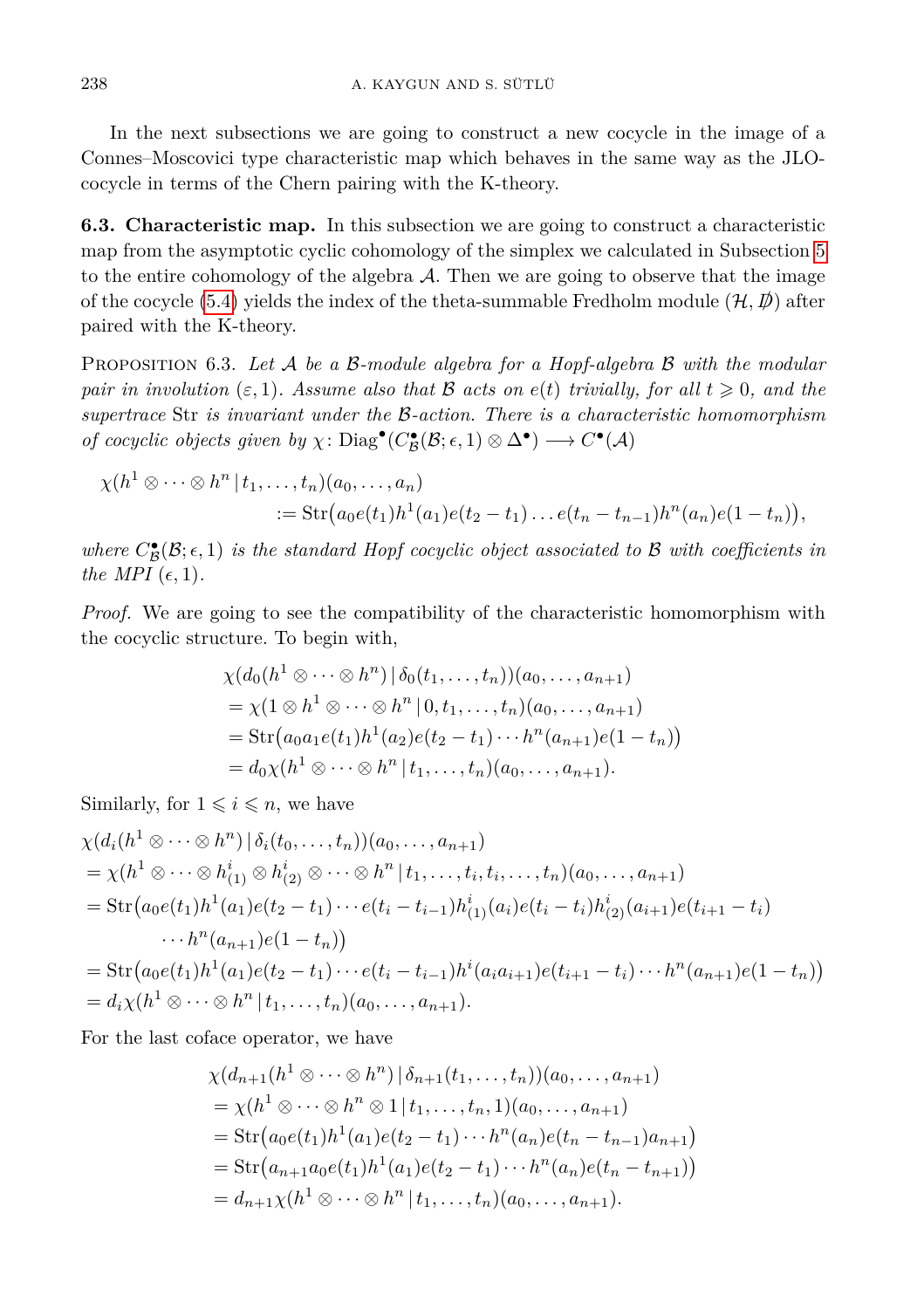We proceed to the compatibility with the codegeneracies. For  $0 \leq j \leq n-1$ ,

$$
\chi(s_j(h^1 \otimes \cdots \otimes h^n) | \sigma_j(t_1, \ldots, t_n)) (a_0, \ldots, a_{n+1})
$$
  
=  $\chi(h^1 \otimes \cdots \otimes \varepsilon(h^{j+1}) \otimes \cdots \otimes h^n | t_1, \ldots, t_j, t_{j+2}, \ldots, t_n) (a_0, \ldots, a_{n-1})$   
=  $\text{Str}\big(a_0e(t_1)h^1(a_1)e(t_2 - t_1)\cdots h^j(a_j)e(t_{j+1} - t_j)h^{j+1}(1)e(t_{j+2} - t_{j+1})$   
 $\cdot h^{j+2}(a_{j+1})\cdots h^n(a_{n-1})e(1 - t_n)\big)$   
=  $\chi(h^1 \otimes \cdots \otimes h^n | t_1, \ldots, t_n) (a_0, \ldots, a_j, 1, \ldots, a_{n-1})$   
=  $s_j \chi(h^1 \otimes \cdots \otimes h^n | t_1, \ldots, t_n) (a_0, \ldots, a_{n-1}).$ 

Finally, the compatibility with the cyclic operator goes as follows:

$$
\chi(t_n(h^1 \otimes \cdots \otimes h^n) | \tau_n(t_1, \ldots, t_n)) (a_0, \ldots, a_n)
$$
  
=  $\chi(S(h^1) \cdot (h^2 \otimes \cdots \otimes h^n \otimes 1) | t_2 - t_1, \ldots, t_n - t_1, 1 - t_1) (a_0, \ldots, a_n)$   
=  $\text{Str}(a_0 e(t_2 - t_1) S(h^1) \cdot (h^2(a_1) e(t_3 - t_2) \cdots h^n(a_{n-1}) e(1 - t_n) 1(a_n) e(t_1)))$   
=  $\text{Str}(h^1(a_0) e(t_2 - t_1) h^2(a_1) e(t_3 - t_2) \cdots h^n(a_{n-1}) e(1 - t_n) 1(a_n) e(t_1))$   
=  $\text{Str}(a_n e(t_1) h^1(a_0) e(t_2 - t_1) h^2(a_1) e(t_3 - t_2) \cdots h^n(a_{n-1}) e(1 - t_n))$   
=  $\chi(h^1 \otimes \cdots \otimes h^n | t_1, \ldots, t_n) (a_0, \ldots, a_{n-1})$   
=  $t_n \chi(h^1 \otimes \cdots \otimes h^n | t_1, \ldots, t_n) (a_0, \ldots, a_n),$ 

where we used the triviality of the  $\beta$ -action on  $e(t)$ , and the invariance of Str under the  $\beta$ -action.

**6.4. Even index cocycle.** We note that, the morphism of cocyclic objects we defined in Proposition [6.3](#page-17-0) induces a map on the asymptotic complexes if  $\beta$  is a Hopf algebra in Ban<sub>c</sub>:

$$
\chi\colon C^i_{\mathcal{E}(x_n)}\big(\text{Diag}(C^{\bullet}_{\mathcal{B}}(\mathcal{B};\epsilon,1)\otimes\Delta^{\bullet})\big)\longrightarrow C^i_{\mathcal{E}(x_n)}(C^{\bullet}(\mathcal{A})).
$$

On the other hand by Proposition [4.1](#page-11-1) we have a cup product, and therefore, we get

$$
C^i_{\mathcal{E}(x_n)}(C^{\bullet}_{\mathcal{B}}(\mathcal{B};\epsilon,1))\otimes C^j_{\mathcal{E}(1)}(\Delta^{\bullet})\xrightarrow{\cup} C^{i+j}_{\mathcal{E}(x_n)}\big(\text{Diag}(C^{\bullet}_{\mathcal{B}}(\mathcal{B};\epsilon,1)\otimes\Delta^{\bullet})\big)\xrightarrow{\chi} C^{i+j}_{\mathcal{E}(x_n)}(C^{\bullet}(\mathcal{A})).
$$

We are going to use this setup to define an index cocycle.

Now, let  $P$  be the polynomial Hopf algebra  $\mathbb{C}[X]$ , and let us define

$$
\mathbf{I}^0 := \mathbf{1} \in C^0(\mathcal{P}) \quad \text{and} \quad \mathbf{I}^r := \underbrace{\mathbf{I} \cup \dots \cup \mathbf{I}}_{r \text{ times}} \in C^{2r}(\mathcal{P}), \tag{6.2}
$$

for any  $r \geq 1$  where  $\mathbf{I} := 1 \otimes 1 \in C^2(\mathcal{P})$ . For this Hopf algebra we record the following.

<span id="page-18-1"></span><span id="page-18-0"></span>Proposition 6.4. *We have a morphism of differential graded* C*-vector spaces of the form*

$$
\iota\colon C^*_{\mathcal{E}(1)}(\Delta^\bullet) \longrightarrow C^0_{\mathcal{E}(1)}(C^\bullet(\mathcal{P})) \widehat{\otimes} C^*_{\mathcal{E}(1)}(\Delta^\bullet),\tag{6.3}
$$

*given by*

$$
(\mathbf{t}_{2n})_{n\geqslant 0}\mapsto \Bigl(\sum_{r=0}^n\alpha_r(\mathbf{I}^r\,|\,\mathbf{t}_{2n-2r})\Bigr)_{n\geqslant 0}\,\,and\,\,(\mathbf{t}_{2n+1})_{n\geqslant 0}\mapsto \Bigl(\sum_{r=0}^n\alpha_r(\mathbf{I}^r\,|\,\mathbf{t}_{2n+1-2r})\Bigr)_{n\geqslant 0},
$$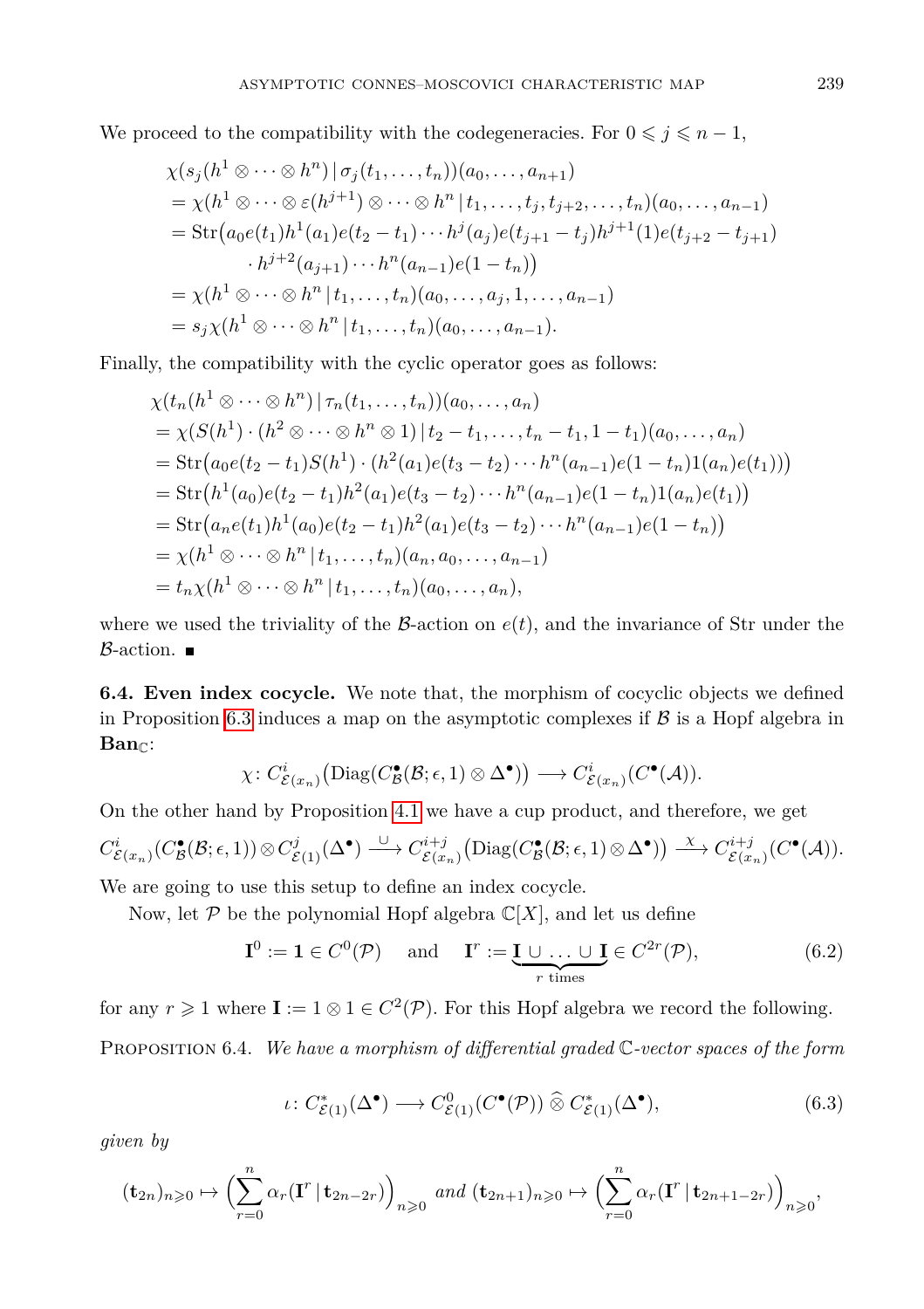*where*  $(\alpha_r)_{r \geq 0}$  *is a sequence of real numbers defined as* 

$$
\alpha_r = \begin{cases} 1 & \text{if } r = 0\\ \frac{1}{(2r)!} - \frac{1}{(2r-2)!} & \text{if } r > 0. \end{cases}
$$

*Proof.* We note that since  $I = b(1)$  we have  $b(I) = 0$ , hence a commutative square of the form

$$
(\mathbf{t}_{2n})_{n\geqslant 0} \longmapsto (\sum_{r=0}^{n} \alpha_r (\mathbf{I}^r | \mathbf{t}_{2n-2r}))_{n\geqslant 0}
$$
  

$$
\downarrow \qquad \qquad \downarrow \qquad \qquad \downarrow \downarrow
$$
  

$$
(\mathbf{b}\mathbf{t}_{2n})_{n\geqslant 0} \longmapsto (\sum_{r=0}^{n} \alpha_r (\mathbf{I}^r | \mathbf{b}\mathbf{t}_{2n-2r}))_{n\geqslant 0}.
$$

Thus [\(6.3\)](#page-18-0) commutes with the Hochschild coboundary maps. Similarly, we have

$$
\tau_2(\mathbf{I}) = S(1) \cdot (1 \otimes 1) = \mathbf{I}.
$$

Therefore, we also have  $B_2(I) = 0$ . As a result, we have another commutative square of the form

$$
(\mathbf{t}_{2n}) \longmapsto (\sum_{r=0}^{n} \alpha_r (\mathbf{I}^r | \mathbf{t}_{2n-2r}))_{n \geqslant 0}
$$
  

$$
B \downarrow \qquad \qquad \downarrow \downarrow \downarrow
$$
  

$$
(B\mathbf{t}_{2n}) \longmapsto (\sum_{r=0}^{n} \alpha_r (\mathbf{I}^r | B\mathbf{t}_{2n-2r}))_{n \geqslant 0}.
$$

This means  $(6.3)$  also commutes with the Connes boundary maps.

We now have the characteristic map

$$
\chi \circ \cup \circ \iota \colon C^i_{\mathcal{E}(1)}(\Delta^\bullet) \longrightarrow C^i_{\mathcal{E}(1)}(C^\bullet(\mathcal{A})).
$$

In fact, following the estimation given in [\[10,](#page-22-6) Lemma 2.1], it is not difficult to see that

$$
\chi \circ \cup \circ \iota(\varphi) \in C^i_{\varepsilon}(C^{\bullet}(\mathcal{A})) \subset C^i_{\mathcal{E}(1)}(C^{\bullet}(\mathcal{A})).
$$

In the next step, we are going to consider the image of the cocycle [\(5.4\)](#page-14-1) under this characteristic map. Explicitly, we are going to observe that the pairing between the image of the cocycle  $(5.4)$  and the (topological) K-theory of the algebra  $\mathcal A$  yields the index of the Fredholm module  $(\mathcal{H}, \mathcal{D})$  up to a non-zero constant. The pairing between the entire cyclic cohomology and the K-theory is established in [\[2,](#page-22-2) Theorem 8] which we recall below.

<span id="page-19-0"></span>THEOREM 6.5. Let  $\phi := (\phi_{2n})_{n \geqslant 0} \in C^0_{\varepsilon}(\mathcal{A})$ , and

$$
F_{\phi}(x) := \sum_{n \geq 0} \frac{(-1)^n (2n)!}{n!} \phi_{2n}(x, x, \dots, x)
$$

*be the corresponding entire function on*  $M_{\infty}(A)$ *. Then the additive map* 

 $\langle \phi, \rangle : K_0(\mathcal{A}) \longrightarrow \mathbb{C}, \qquad [p] \mapsto \langle \phi, [p] \rangle := F_{\phi}(p)$ 

*depends only the class*  $[\phi] \in HP^0_{\varepsilon}(\mathcal{A})$ *.* 

We now present the main result of this subsection in the discussion below.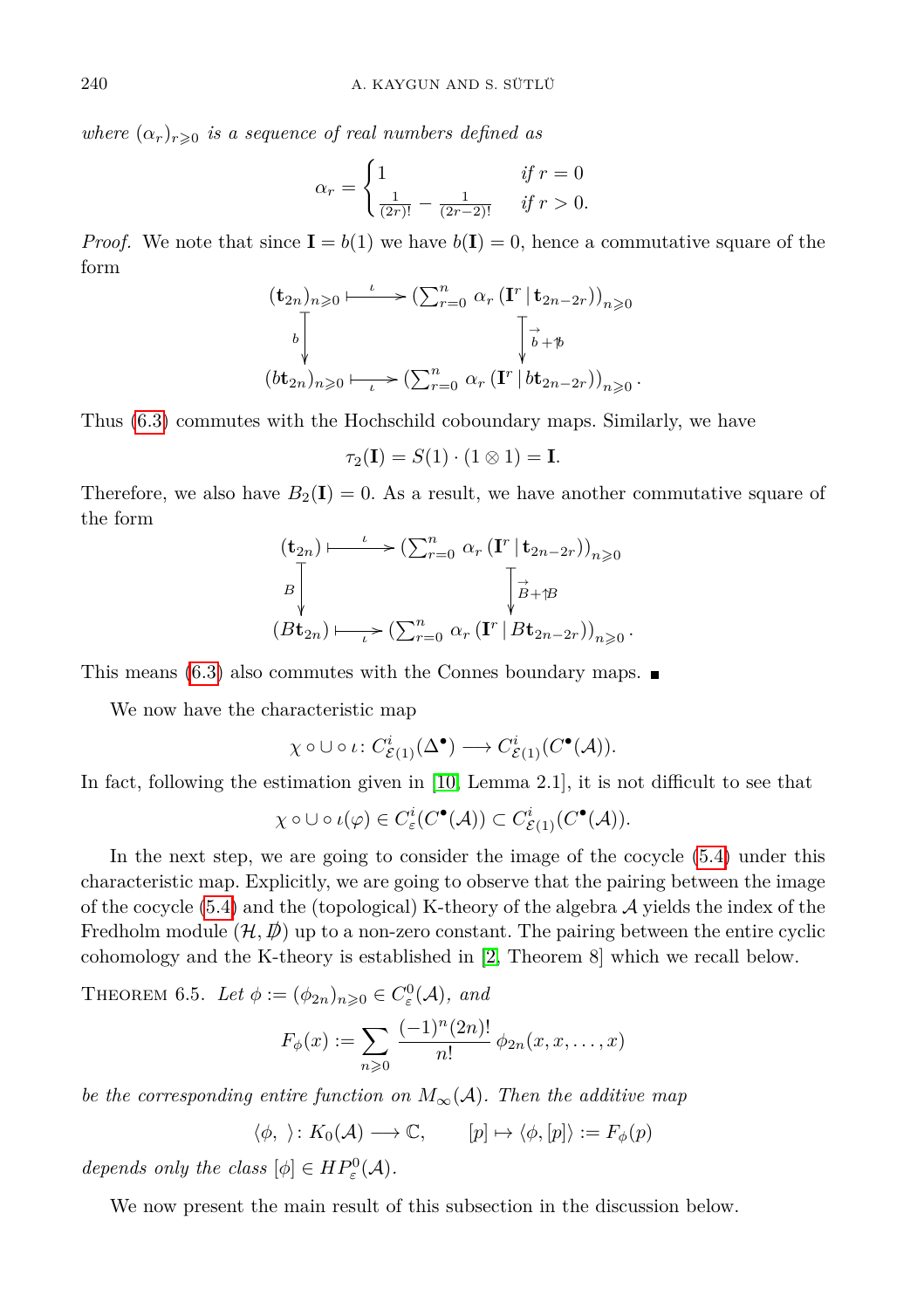Let us introduce the element  $\mathbf{v} = (v_n)_{n \in \mathbb{N}} \in C_{\mathcal{E}(1)}^0(\Delta^{\bullet}),$ 

$$
v_n := \delta_0^{2n}(*) = (\underbrace{0, \dots, 0}_{2n \text{ times}}).
$$
\n(6.4)

<span id="page-20-1"></span>We do not claim that **v** is a cocycle, but it will be useful nonetheless.

LEMMA 6.6. For any idempotent  $[p] \in K_0(\mathcal{A})$  that acts on the Hilbert space  $\mathcal{H}$  as a *self-adjoint operator, and*  $[\psi, p] = 0$ *, we have* 

$$
\langle \chi \circ \cup \circ \iota(\mathbf{v}), [p] \rangle = \sum_{n \in \mathbb{N}} \frac{(-1)^n}{n!} \operatorname{ind}(\mathcal{D}_p).
$$

*Proof.* From the definition of the characteristic homomorphisms, and Theorem [6.5,](#page-19-0) it follows that

$$
\langle \chi \circ \cup \circ \iota(\mathbf{v}), [p] \rangle = \sum_{n \in \mathbb{N}} \frac{(-1)^n (2n)!}{n!} \left( \sum_{r=0}^n \alpha_r \right) \operatorname{Str}(pe(0)pe(0) \cdots e(0)pe(1))
$$

$$
= \sum_{n \in \mathbb{N}} \frac{(-1)^n}{n!} \operatorname{Str}(pe^{-\vec{p}^2}). \tag{6.5}
$$

On the other hand,

<span id="page-20-2"></span>
$$
Str(pe^{-p\overline{\psi}^2}) = Str(pe^{-p\overline{\psi}^2}p) = Str(pe^{-p\overline{\psi}^2}p),
$$

where  $D_p = pD_p$ , and thus the claim follows from the McKean–Singer formula [\[10,](#page-22-6) Lemma 3.1].  $\blacksquare$ 

We are ready to state our main result.

<span id="page-20-0"></span>THEOREM 6.7. Let  $(\mathcal{H}, \mathcal{D})$  be a Fredholm module over A, and  $\varphi \in C^0_{\mathcal{E}(1)}(\Delta^{\bullet})$  be the  $\mathcal{E}(1)$ -asymptotic cyclic cocycle given by [\(5.4\)](#page-14-1). Furthermore, let  $\phi \in C^0_{\varepsilon}(\mathcal{A})$  be given by  $\phi = \chi \circ \cup \circ \iota(\varphi)$ *, and*  $\mathcal{D}_p := p\mathcal{D}_p$ *. Then* 

$$
\langle [\phi], [p] \rangle = \left( \sum_{n \in \mathbb{N}} \frac{n+1}{2^n (n!)^2} \right) \text{ind}(\mathcal{D}_p).
$$

*Proof.* Along the lines of [\[10\]](#page-22-6) we may choose the idempotent  $[p] \in K_0(\mathcal{A})$  as in Lemma [6.6.](#page-20-1) Then using [\(5.4\)](#page-14-1), [\(6.5\)](#page-20-2), Lemma [6.6](#page-20-1) and Theorem [6.5,](#page-19-0) we get

$$
\langle \phi, [p] \rangle = \langle \chi \circ \cup \circ \iota(\varphi), [p] \rangle
$$
  
= 
$$
\sum_{n \in \mathbb{N}} \frac{(-1)^n (2n)!}{n!} \frac{(-1)^n}{2^n n!} (n+1) \left( \sum_{r=0}^n \alpha_r \right) \text{ind}(\mathcal{D}_p)
$$
  
= 
$$
\left( \sum_{n \in \mathbb{N}} \frac{n+1}{2^n (n!)^2} \right) \text{ind}(\mathcal{D}_p).
$$

as we wanted to show.

**6.5. Odd index cocycle.** Given an odd theta-summable Fredholm module  $(\mathcal{H}, \mathcal{D})$  over an algebra  $A$ , we shall construct an odd asymptotic cocycle on  $A$ , using once again the cocycle [\(5.4\)](#page-14-1), such that the pairing with a unitary  $g \in K_1(\mathcal{A})$  yields the spectral flow  $\text{sf}(\cancel{D}, q^{-1}\cancel{D}q)$ .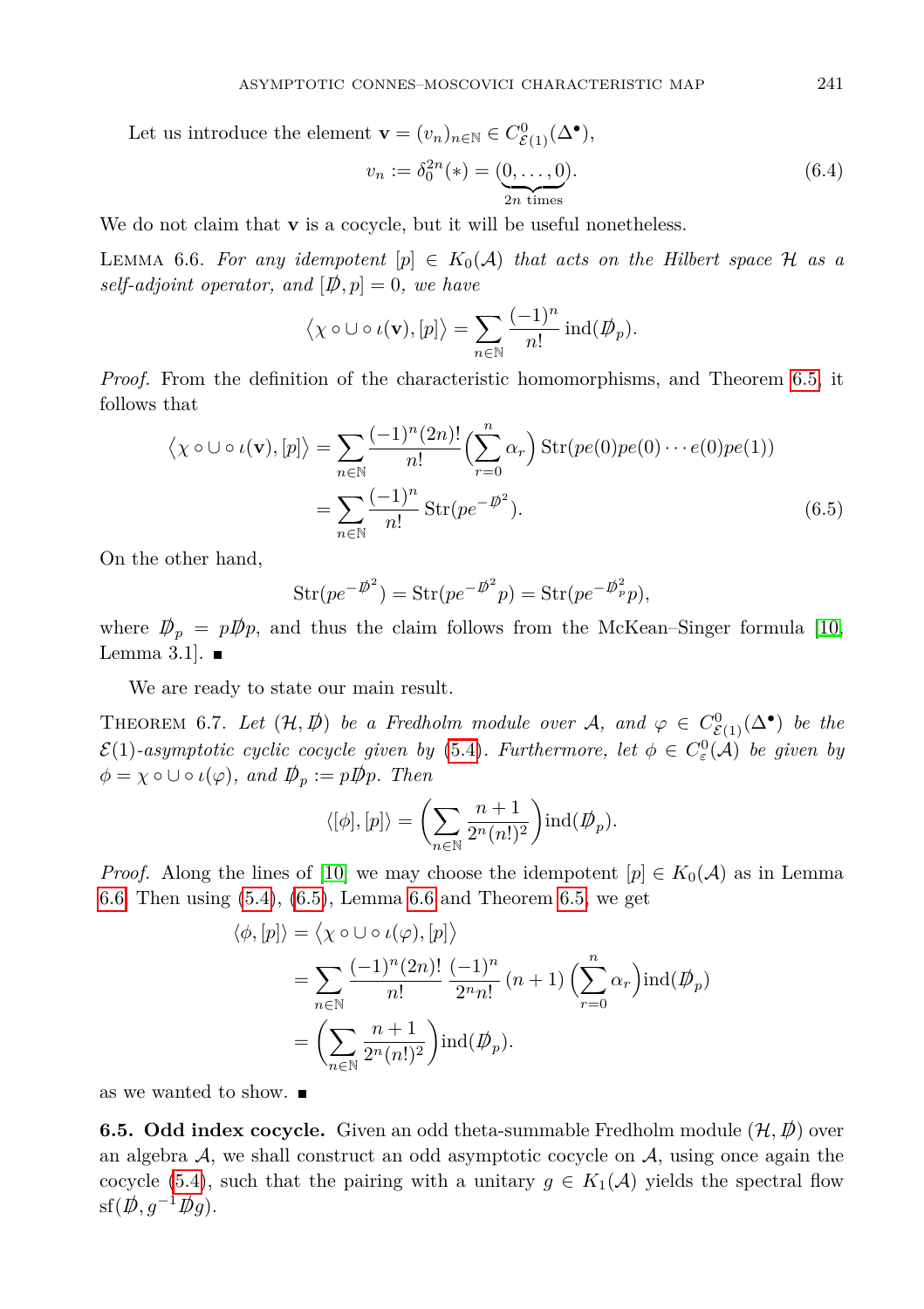Since [\(5.4\)](#page-14-1) is an even cocycle, while we need an odd one, we have to begin with the following embedding.

Proposition 6.8. *We have a morphism of differential graded* C*-vector spaces of the form*

$$
\eta: C^*_{\mathcal{E}(1)}(\Delta^\bullet) \longrightarrow C^1_{\mathcal{E}(1)}(C^\bullet(\mathcal{P})) \widehat{\otimes} C^*_{\mathcal{E}(1)}(\Delta^\bullet), \tag{6.6}
$$

*given by*

 $(\mathbf{t}_{2n})_{n\geq 0} \mapsto (X \,|\, \mathbf{t}_{2n})_{n\geq 0}$  *and*  $(\mathbf{t}_{2n+1})_{n\geq 0} \mapsto (X \,|\, \mathbf{t}_{2n+1})_{n\geq 0}$ *.* 

*Proof.* The claim follows, similar to Proposition [6.4,](#page-18-1) from  $X \in HC^1_{\mathcal{E}(1)}(\mathcal{P}; \epsilon, 1)$  being a cyclic 1-cocycle.

On the next move, we transform this cocycle to an odd cocycle on the algebra via a characteristic homomorphism similar to the one given by Proposition [6.3.](#page-17-0)

PROPOSITION 6.9. Let  $(\mathcal{H}, \mathcal{D})$  be an odd theta-summable Fredholm module over an al*gebra* A, let  $g \in K_1(\mathcal{A})$  be a unitary, and  $D_u := (1 - u)D + u g^{-1} D g$ . Let also A be a  $P$ *-module algebra for a Hopf-algebra*  $P$  *with the modular pair in involution* ( $\varepsilon$ , 1)*. Assume further that the trace* Tr *is invariant under the*  $P$ -action, and that  $P$  acts on  $e(t) := e^{-tD_u^2}$ *trivially, for all*  $t \geq 0$ *. Then there is a characteristic homomorphism of cocyclic objects*  $given \; by \; \chi: \text{Diag}^{\bullet}(C^{\bullet}_{\mathcal{B}}(\mathcal{B}; \epsilon, 1) \widehat{\otimes} \Delta^{\bullet}) \longrightarrow C^{\bullet}(\mathcal{A})$ 

$$
\chi(h^{1} \otimes \cdots \otimes h^{n} | t_{1},..., t_{n}) (a_{0},..., a_{n})
$$
  
:= Tr( $a_{0}e(t_{1})h^{1}(a_{1})e(t_{2}-t_{1})...e(t_{n}-t_{n-1})h^{n}(a_{n})e(1-t_{n})$ ).

Combining with Proposition [4.1,](#page-11-1) we obtain the odd asymptotic cocycle

<span id="page-21-1"></span>
$$
(\chi \circ \cup \circ \eta)(\varphi) \in C^1_{\varepsilon}(\mathcal{A}) \subset C^1_{\mathcal{E}(1)}(\mathcal{A}). \tag{6.7}
$$

We now need to pair [\(6.7\)](#page-21-1) with the unitary  $g \in K_1(\mathcal{A})$ . To this end, we recall the odd analogue of the pairing given by Theorem [6.5](#page-19-0) from [\[7\]](#page-22-14). See also [\[8\]](#page-22-12) and [\[3,](#page-22-7) Section 4.7]. THEOREM 6.10. *Given any*  $\phi := (\phi_{2n+1})_{n \geqslant 0} \in C^1_{\varepsilon}(\mathcal{A})$ , the additive map

$$
\langle \phi, \rangle \colon K_1(\mathcal{A}) \longrightarrow \mathbb{C}, \qquad [g] \mapsto \langle \phi, g \rangle := \frac{1}{\sqrt{2\pi i}} \sum_{n=0}^{\infty} (-1)^n n! \phi_{2n+1}(g^{-1}, g, \dots, g^{-1}, g)
$$

*depends only on the class*  $[\phi] \in HP^1_{\varepsilon}(\mathcal{A})$ *.* 

We have now all the machinery we need.

<span id="page-21-0"></span>THEOREM 6.11. Let  $(\mathcal{H}, \mathcal{D})$  be an odd theta-summable Fredholm module over an alge*bra*  $A, g \in K_1(\mathcal{A})$  *be a unitary, and*  $\mathcal{D}_u := (1 - u)\mathcal{D} + u g^{-1} \mathcal{D} g$ . Then,

$$
\langle (\chi \circ \cup \circ \eta)(\varphi), g \rangle = \left( \frac{1}{\sqrt{2i}} \sum_{n=1}^{\infty} \frac{n+1}{2^n} \right) \text{Tr}(g^{-1}X(g)e(1)).
$$

*Proof.* We observe that

$$
\langle (\chi \circ \cup \circ \eta)(\varphi), g \rangle
$$
  
=  $\frac{1}{\sqrt{2\pi i}} \text{Tr}(g^{-1}X(g)e(1)) + \frac{1}{\sqrt{2\pi i}} \sum_{n=1}^{\infty} \sum_{r=0}^{n} \frac{(-1)^n}{2^n n!} (-1)^n n! \text{Tr}(g^{-1}X(g)e(1)),$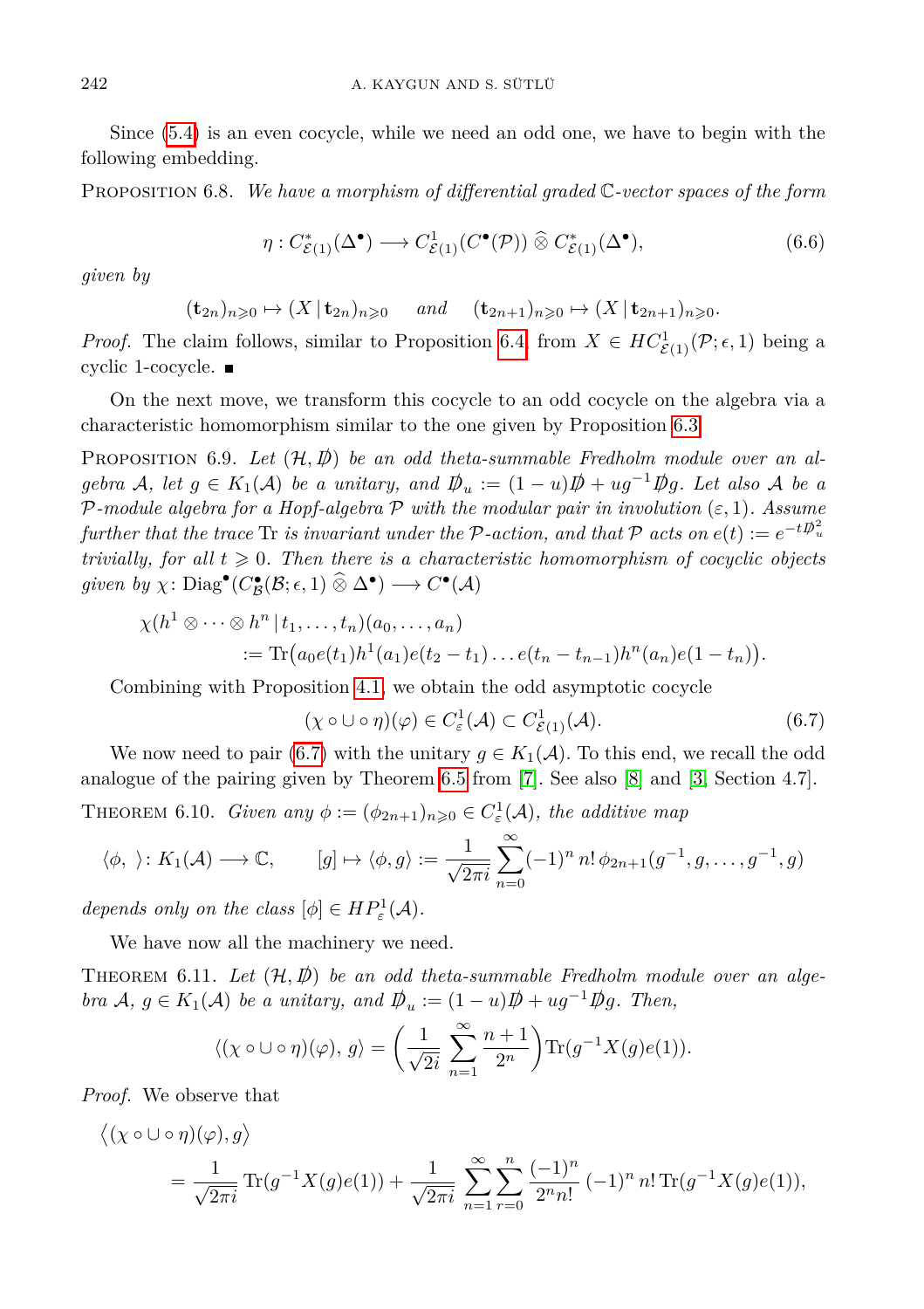since

$$
\mathrm{Tr}\big(g^{-1}e(0)X_{^{(1)}}(g)\dots e(0)X_{^{(2(n-r)+1)}}(g)e(1)X_{^{(2(n-r)+2)}}(g^{-1})e(0)\dots X_{^{(2n+1)}}(g)e(0)\big)\\
=\mathrm{Tr}(g^{-1}X(g)e(1))
$$

for any  $0 \leq r \leq n$ .

Finally, integrating on  $u \in [0, 1]$ ,

$$
\int_0^1 \langle \chi \circ \cup \circ \eta(\varphi), g \rangle du = \frac{1}{\sqrt{2\pi i}} \sum_{n=1}^\infty \frac{n+1}{2^n} \int_0^1 \text{Tr}(\dot{\mathcal{D}_u} e^{-\mathcal{D}_u^2}) du
$$

$$
= \left(\frac{1}{\sqrt{2i}} \sum_{n=1}^\infty \frac{n+1}{2^n}\right) \text{sf}(\mathcal{D}, g^{-1} \mathcal{D}g)
$$

we obtain the spectral flow sf( $\vec{p}, g^{-1}\vec{p}g$ ), up to a constant multiple.

#### **References**

- <span id="page-22-13"></span>[\[1\]](http://dx.doi.org/10.1017/S0305004100052105) M. F. Atiyah, V. K. Patodi, I. M. Singer, *Spectral asymmetry and Riemannian geometry. III*, Math. Proc. Cambridge Philos. Soc. 79 (1976), 71–99.
- <span id="page-22-2"></span>[\[2\]](http://dx.doi.org/10.1007/BF00533785) A. Connes, *Entire cyclic cohomology of Banach algebras and characters of θ-summable Fredholm modules*, *K*-Theory 1 (1988), 519–548.
- <span id="page-22-7"></span>[3] A. Connes, *Noncommutative Geometry*, Academic Press, San Diego, 1994.
- <span id="page-22-4"></span>[4] A. Connes, N. Higson, *Déformations, morphismes asymptotiques et K-théorie bivariante*, C. R. Acad. Sci. Paris Sér. I Math. 311 (1990), 101–106.
- <span id="page-22-0"></span>[\[5\]](http://dx.doi.org/10.1007/s002200050477) A. Connes, H. Moscovici, *Hopf algebras, cyclic cohomology and the transverse index theorem*, Comm. Math. Phys. 198 (1998), 199–246.
- <span id="page-22-1"></span>[\[6\]](http://dx.doi.org/10.1023/A:1007527510226) A. Connes, H. Moscovici, *Cyclic cohomology and Hopf algebras*, Lett. Math. Phys. 48 (1999), 97–108.
- <span id="page-22-14"></span>[\[7\]](http://dx.doi.org/10.2307/2152819) J. Cuntz, D. Quillen, *Algebra extensions and nonsingularity*, J. Amer. Math. Soc. 8 (1995), 251–289.
- <span id="page-22-12"></span>[\[8\]](http://dx.doi.org/10.1016/0040-9383(93)90002-D) E. Getzler, *The odd Chern character in cyclic homology and spectral flow*, Topology 32 (1993), 489–507.
- <span id="page-22-10"></span>[\[9\]](http://dx.doi.org/10.1515/crll.1993.445.161) E. Getzler, J. D. S. Jones, *The cyclic homology of crossed product algebras*, J. Reine Angew. Math. 445 (1993), 161–174.
- <span id="page-22-6"></span>[\[10\]](http://dx.doi.org/10.1016/0022-1236(89)90102-X) E. Getzler, A. Szenes, *On the Chern character of a theta-summable Fredholm module*, J. Funct. Anal. 84 (1989), 343–357.
- <span id="page-22-3"></span>[\[11\]](http://dx.doi.org/10.1016/0022-4049(90)90114-W) N. Higson, *Categories of fractions and excision in KK-theory*, J. Pure Appl. Algebra 65 (1990), 119–138.
- <span id="page-22-5"></span>[\[12\]](http://dx.doi.org/10.1007/BF01218474) A. Jaffe, A. Lesniewski, K. Osterwalder, *Quantum K-theory. I. The Chern character*, Comm. Math. Phys. 118 (1988), 1–14.
- <span id="page-22-8"></span>[\[13\]](http://dx.doi.org/10.1016/0021-8693(87)90086-X) C. Kassel, *Cyclic homology, comodules, and mixed complexes*, J. Algebra 107 (1987), 195–216.
- <span id="page-22-9"></span>[14] M. Khalkhali, *On the entire cyclic cohomology of Banach algebras*, Thesis (Ph.D.)–Dalhousie University (Canada), ProQuest LLC, Ann Arbor, MI, 1991.
- <span id="page-22-11"></span>[\[15\]](http://dx.doi.org/10.4153/CMB-2004-006-x) M. Khalkhali, B. Rangipour, *On the generalized cyclic Eilenberg–Zilber theorem*, Canad. Math. Bull. 47 (2004), 38–48.